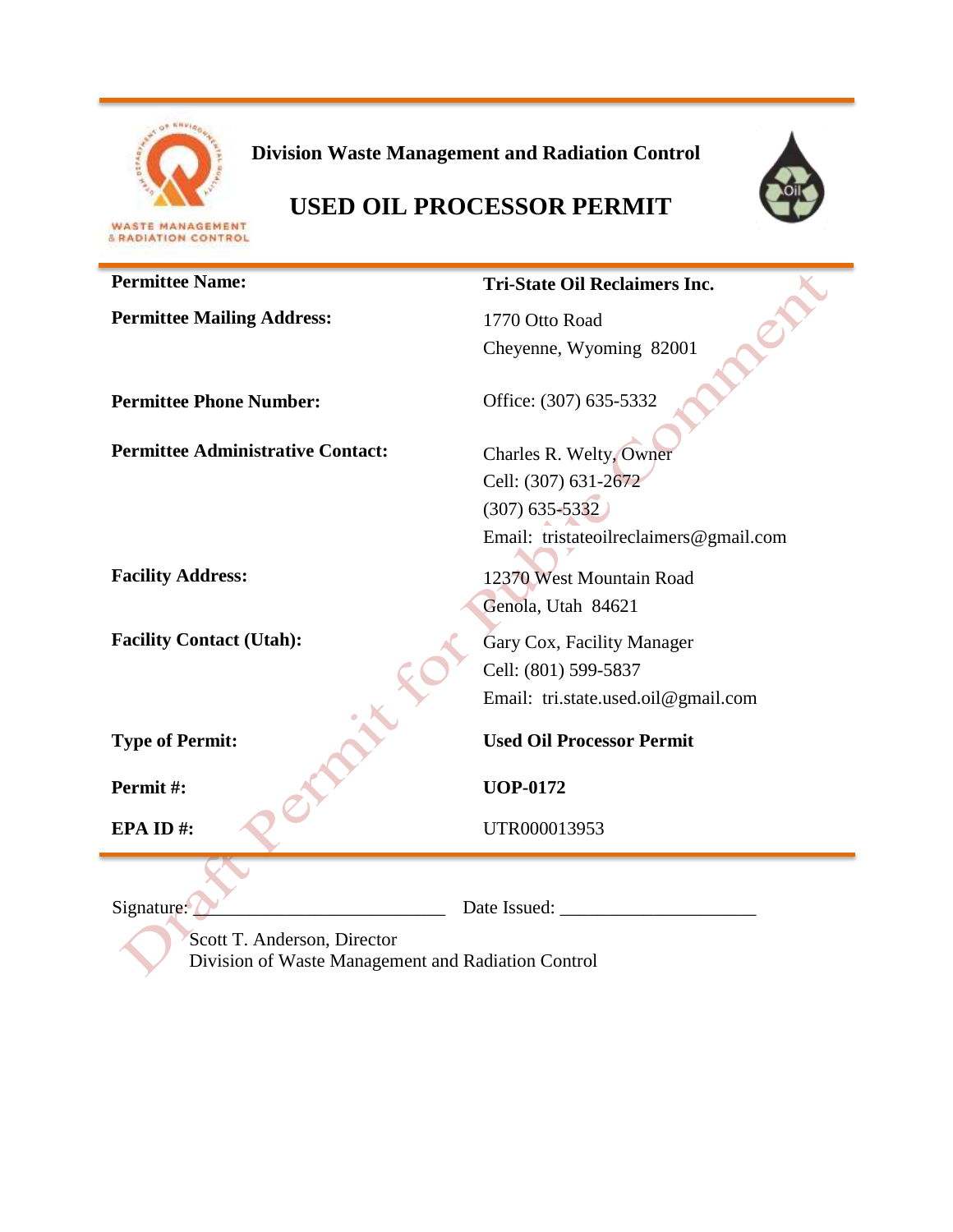#### **I.A. Effect of Permit**

- I.A.1. Tri-State Oil Reclaimers Inc. (hereafter referred to as "Permittee") is hereby authorized to operate as a Used Oil Processor located at 12370 West Mountain Road Genola, Utah, 84621 (Attachment 1 – Facility Site Plan Map**)** in accordance with all applicable requirements of R315-15 of the Utah Administrative Code and of the Used Oil Management Act (the Act) 19-6-701 et. seq., Utah Code Annotated and this Permit.
- I.A.2. This permit shall be effective for a term not to exceed ten years in accordance with the requirements of R315-15-15 of the Utah Administrative Code.
- I.A.3. Attachments incorporated by reference are enforceable conditions of this Permit, as are documents incorporated by reference into the attachments. Language in Conditions I and II supersedes any conflicting language in the attachments or documents incorporated into the attachments.
- I.A.4. It shall not constitute a defense for the Permittee in an enforcement action that it would have been necessary to halt or reduce the Permittee's business activity in order to maintain compliance with the conditions of this Permit and its attachments.

#### **I.B. Permit Revocation**

I.B.1. Violation of any permit condition or failure to comply with any applicable provision of the applicable statutes and rules shall be grounds for enforcement actions, including revocation of this Permit. The Director shall notify the Permittee in writing of his intent to revoke this Permit.

#### **I.C. Permit Modification**

- I.C.1. The Permittee may request modifications to any item or operational activity covered by this Permit by submitting a written permit modification request to the Director. If the Director determines the modification request is substantive, a public hearing, a 15 day public comment period or both may be required before a decision by the Director on the modification request. Implementing a modification prior to the Director's written approval constitutes a violation of this Permit and may be grounds for enforcement action or permit revocation.
- I.C.2. Changes in operational activities include any expansion of the facility beyond the areas designated, alteration of processing operational parameters, changes in the type or number of storage tanks, piping, other equipment and changes to the contingency plan.
- I.C.3. The Director may require the Permittee to submit additional information when reviewing permit modification requests to ensure the safe handling of used oil at the processing facility in accordance with Section 19-6-710(3)(b)(xii) Utah Code Annotated.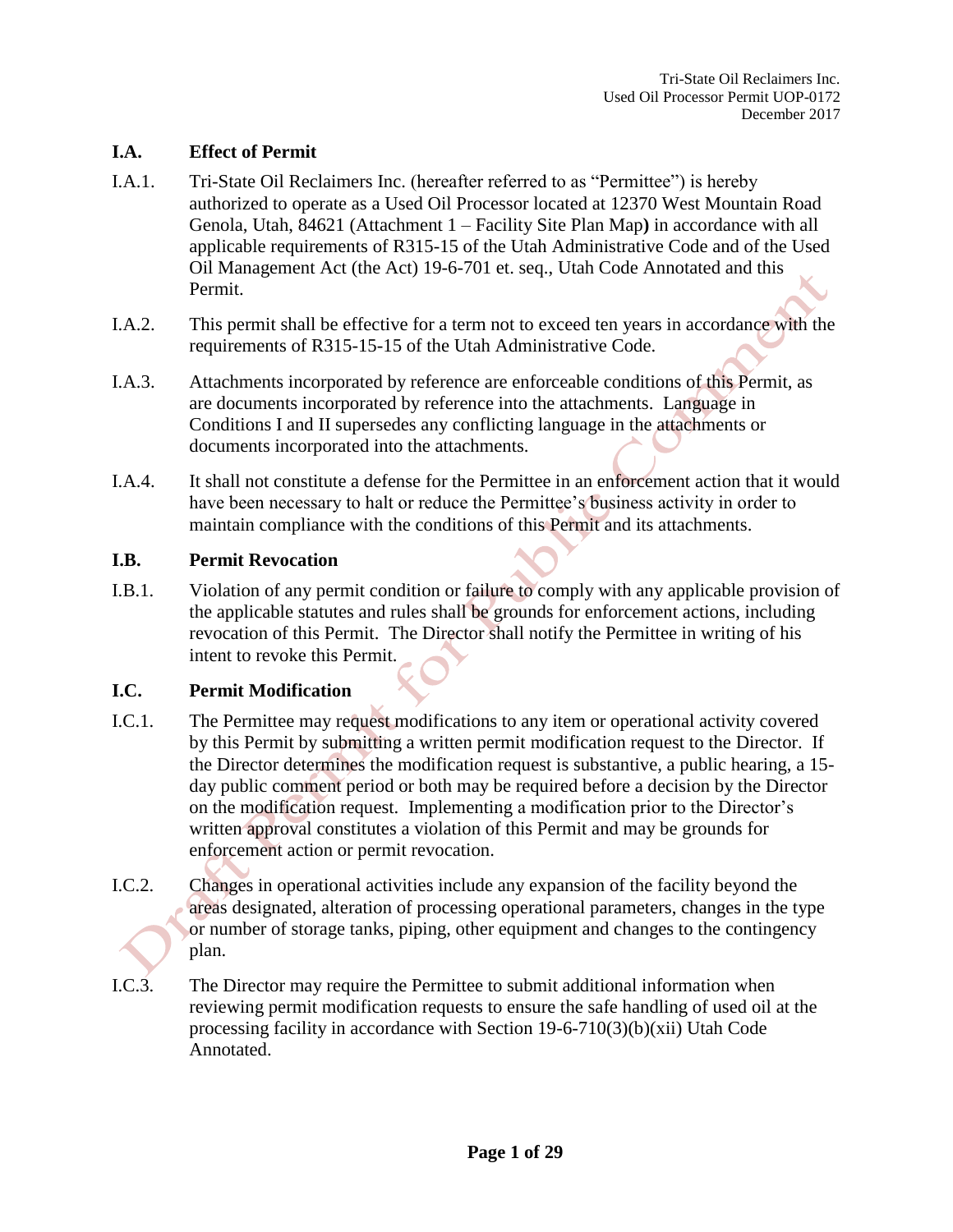- I.C.4. The Director may modify this Permit as necessary to protect human health and the environment, because of statutory or regulatory changes.
- I.C.5. The Permittee shall notify the Director in writing of any non-substantive changes, such as changes to the contact person, within 20 days of the change.

#### **I.D. Emergency Controls Systems and Facility Maintenance**

- I.D.1. The Permittee shall maintain and operate the Processor facility to minimize the possibility of fire, explosion or sudden or non-sudden release of used oil to air, ground, soil, surface and groundwater and sewer systems that could threaten human health and the environment.
- I.D.2. The Permittee shall have communication systems, fire alarms and fire suppression equipment in place and operational at the facility, as well as arrangements with local emergency response teams (i.e. fire, police and hospital) in accordance with R315-15- 5.3 of the Utah Administrative Code.
- I.D.3. The Permittee shall have written documentation of inspections, conducted weekly, of used oil equipment, secondary containment, containers, tanks, fire suppression systems (portable and fixed), and testing of emergency alarms for fire and emergency communication systems in accordance with Attachment 2 (Safety, Security and Inspection Forms).
- I.D.4. Inspection documents shall include inspector's name, date, areas inspected, any problems identified, and the subsequent actions taken by the facility to maintain system integrity.
- I.D.5. The Permittee shall secure the facility by locking the entrance security gate and maintaining adequate perimeter fencing to prevent access by unauthorized persons or vehicles during hours when the facility is closed and the Permittees authorized personnel are not present.
- I.D.6. The Permittee shall maintain spill kits and fire extinguishers as specified in Attachment 3 (Emergency Controls and Contingency Plan). Locations of the spill kits and fire extinguishers are shown in Attachment 1 (Facility Site Plan Map).
- I.D.7. A secondary containment system for used oil containers, process and storage tanks, and piping and ancillary equipment shall be maintained for the facility in accordance with R315-15-5.5(c) of the Utah Administrative Code. The liner shall be maintained to prevent migration of oil to the soil and groundwater.
- I.D.8. Used oil, water or other liquids that may accumulate in the secondary containment system or any ancillary facility sumps shall be removed within 24 hours of discovery to prevent the possible migration to soil, ground or surface waters.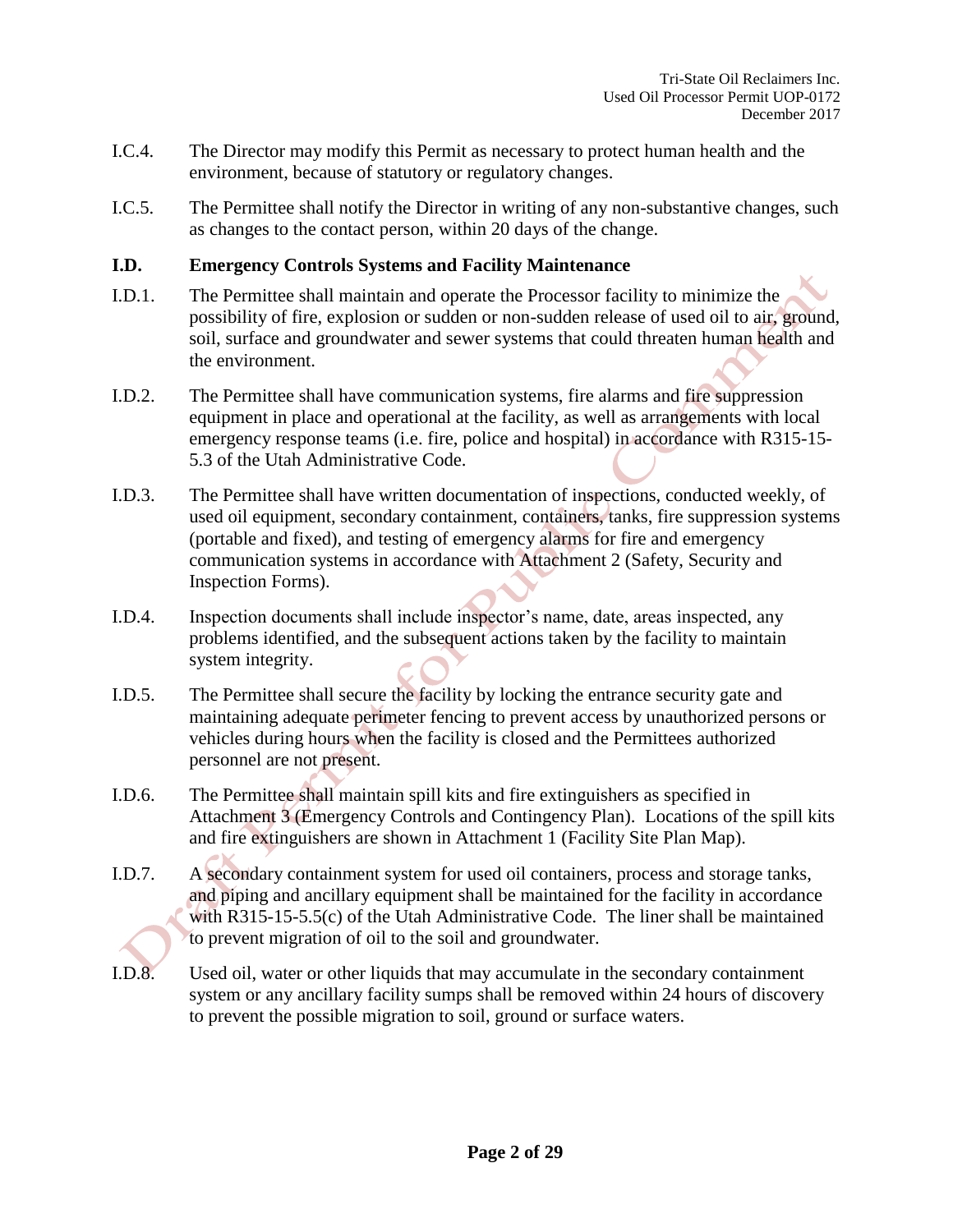#### **I.E. Emergency Controls and Contingency Plan**

- I.E.1. The Permittee shall take all reasonable steps to minimize releases to the environment and shall carry out such measures as are necessary to protect human health and the environment. In the event of a release of used oil, the Permittee shall immediately take appropriate actions in accordance with the Permittee's Emergency Controls and Contingency Plan (Attachment 3), and R315-15-9 of the Utah Administrative Code.
- I.E.2. The Permittee shall keep a current copy and all previous versions of the Emergency Controls and Contingency Plan (Attachment 3) on site until facility closure.
- I.E.3. The Permittee shall provide a current copy to local police, fire departments, hospitals and State local emergency response teams that may be called upon during an emergency in accordance with R315-15-5.3(b)(3).
- I.E.4. The Permittee shall implement the Contingency Plan (Attachment 3) whenever there is an imminent or actual emergency situation.
- I.E.5. The Permittee shall notify the Utah Department of Environmental Quality 24-hour Answering Service, (801) 536-4123, for used oil releases exceeding 25 gallons or for smaller releases that pose a potential threat to human health or the environment in accordance with R315-15-9.1 of the Utah Administrative Code. The Permittee shall provide the information required by R315-15-9.1(c) of the Utah Administrative Code.
- I.E.6. In accordance with R315-15-9.4 of the Utah Administrative Code, the Permittee shall submit to the Director a written report within 15 days of any reportable release of used oil. The report shall also include a description of actions taken by the Permittee to prevent future spills.

#### **I.F. Record Keeping Requirements and Retention**

- I.F.1. The Permittee shall maintain all used oil records required by R315-15 of the Utah Administrative Code and this Permit at the Permittee's corporate office located at located at 1770 Otto Road, Cheyenne, Wyoming.
- I.F.2. Records may be in hard copy or in an electronic format and shall be readily accessible for inspection by authorized representatives of the Director. The Permittee shall maintain, for a minimum of three years, all applicable used oil processor tracking records required by R315-15 of the Utah Administrative Code and this Permit, with the exception of the operating record, which shall be kept until facility closure.
- I.F.3. The Permittee shall maintain other records (e.g. training and financial assurance) required by R315-15 of the Utah Administration Code and this Permit.

#### **I.G. Operating Record**

I.G.1 The Permittee shall keep and maintain a written operating record (paper or electronic) until final closure of the facility that contains the following information: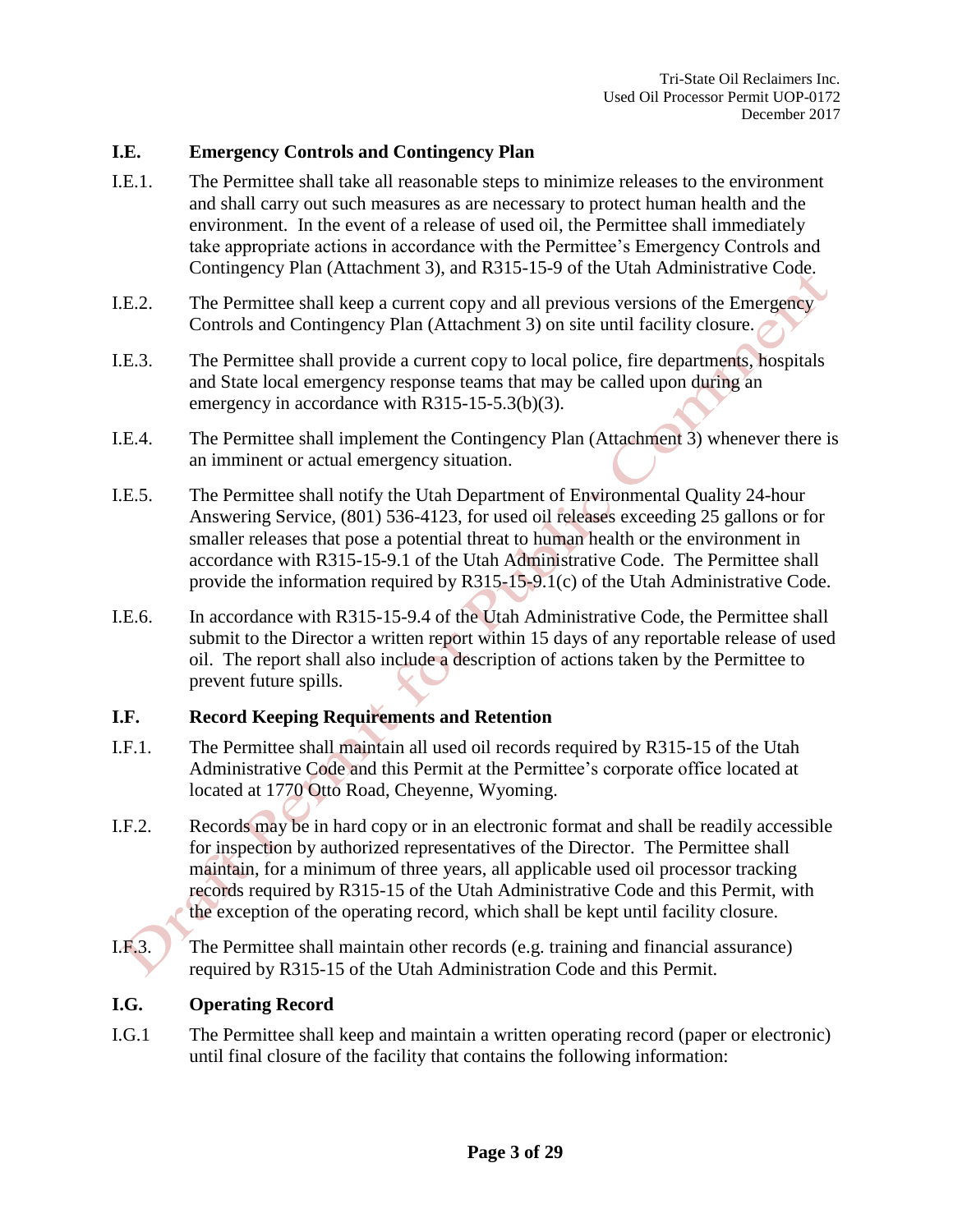- I.G.1.a. All used oil analytical records (sampling and results of used oil analyses) required by R315-15-5.6 of the Utah Administrative Code and this Permit.
- I.G.1.b. All summary reports and details of all incidents that require implementation of the Emergency Control and Contingency Plan (Attachment 3).
- I.G.1.c. The Permittee shall maintain records detailing the mass balance of oily wastewater received at the facility or generated at the facility via gravity separation and records documenting oily wastewater disposal.
- I.G.1.d. The Permittee shall retain records detailing the mass balance of wastewater entering and leaving the facility. This includes wastewater discharge records. This does not include water used in non-contact cooling processes.

#### I.H**. Tracking Records**

- I.H.1. The Permittee shall maintain the following written (or electronic) tracking records that document used oil operations conducted at this processing facility.
- I.H.1.a. The Permittee shall maintain records of used oil accepted at the facility or shipped from the facility in accordance with the requirements of R315-15-5.7(a) and R315-15- 5.7(b), respectively, of the Utah Administrative Code.
- I.H.1.b. The Permittee shall maintain used oil storage tank records (bulk storage) that document the date, time, operator (initials), volume of the used oil deposited into each tank and the date, time, operator (initials), and destination of the used oil removed from each tank (including inter-tank transfers).

#### **I.I. Sampling and Analysis Plan**

I.I.1 The Permittee shall follow all sampling and analytical procedures in this Permit when conducting used oil sampling and analytical testing to meet the requirements of R315- 15-5.6 of the Utah Administrative Code and this Permit.

#### **I.J. Prohibitions**

- I.J.1. The Permittee shall not manage used oil in surface impoundments or waste piles.
- I.J.2. The Permittee shall not place, manage, discard or otherwise dispose of used oil in any manner specified in R315-15-1.3 of the Utah Administrative Code.
- I.J.3. Used oil that has been mixed with hazardous waste as defined by R315-261 of the Utah Administrative Code or PCBs as defined by R315-301-2(53) of the Utah Administrative Code shall no longer be managed as used oil and shall be subject to the rules applicable to hazardous waste and PCB-contaminated waste.
- I.J.4. Used oil shall not be stored in containers; tanks or piping that have previously stored hazardous waste, unless the tanks, containers and piping are cleaned in accordance with R315-261-7 of the Utah Administrative Code.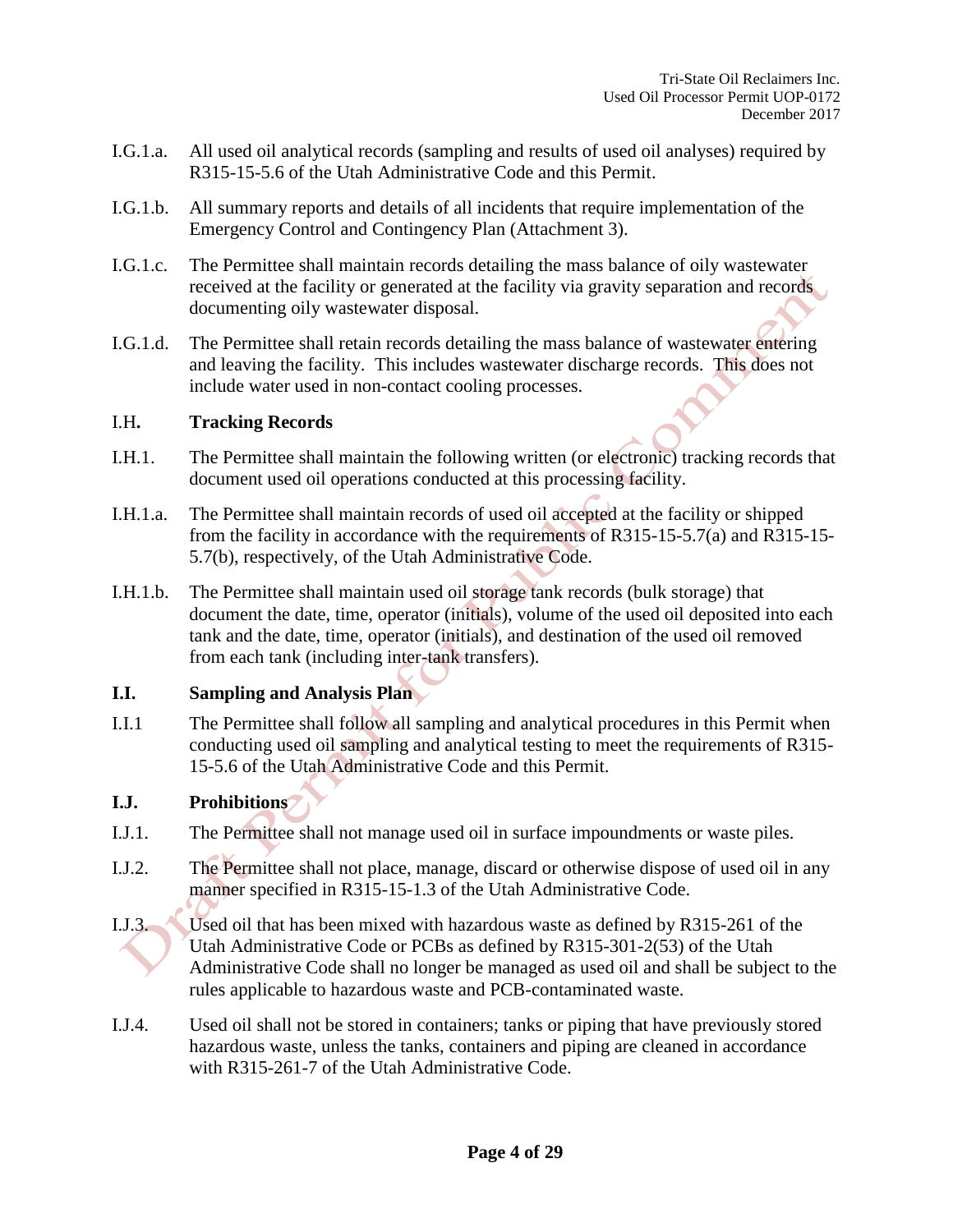- I.J.5. The Permittee shall not accept used oil for storage with a PCB concentration greater than or equal to 50 mg/kg (ppm).
- I.J.6. The Permittee shall manage used oil with PCB concentrations of greater than or equal to 2 mg/kg but less than 50 mg/kg in accordance with R315-15-18 of the Utah Administrative Code. Used oil shall not be diluted to avoid any provision of any Federal or State environmental regulation.
- I.J.7. Used oil shall not be stored in tanks, containers or associated piping that have previously stored PCB contaminated materials at or above 50 mg/kg (ppm), unless the tanks, containers and piping or storage units are decontaminated as described in 40 CFR 761 Subpart S.
- I.J.8. Any used oil that was mixed with the PCB-contaminated material shall be managed in accordance with R315-15-18 of the Utah Administrative Code and 40 CFR 761 Subpart S.

#### **I.K. Waste Characterization and Disposal**

- I.K.1. The Permittee shall document and maintain records showing proper characterization, handling and disposal for used oil related wastes, including oily wastewater for a minimum of three years.
- I.K.2. The Permittee shall properly characterize used oil related wastes to determine if the wastes are hazardous or non-hazardous in accordance with R315-261 and R315-15-8 of the Utah Administrative Code. All wastes generated during used oil operations shall be handled in accordance with this Permit and R315-15 of the Utah Administrative Code. The wastes shall be taken to an appropriate facility permitted to handle the type of waste generated.
- I.K.3. The Permittee shall notify the Director within 24 hours of any used oil found at the facility with PCB concentrations greater than or equal to 50 mg/kg (ppm).

#### **I.L. Liability and Financial Assurance Requirements**

- I.L.1. The Permittee shall be financially responsible for cleanup and closure costs, general liabilities and environmental pollution legal liability for bodily or property damage to third parties resulting from sudden release of use oil in accordance with R315-15-10 through 12 of the Utah Administrative Code and this Permit.
- I.L.2. The Permittee shall provide documentation of financial responsibility, for cleanup and closure, environmental pollution legal liability, and general liability coverage annually to the Director for review and approval by March 1 of each reporting year or upon request by the Director.
- I.L.3. The Permittee shall receive written approval from the Director for any changes in the extent, type (e.g., mechanism, insurance carrier or financial institution), or amount of the environmental pollution legal liability or financial assurance mechanism for coverage of physical or operational conditions at the facility that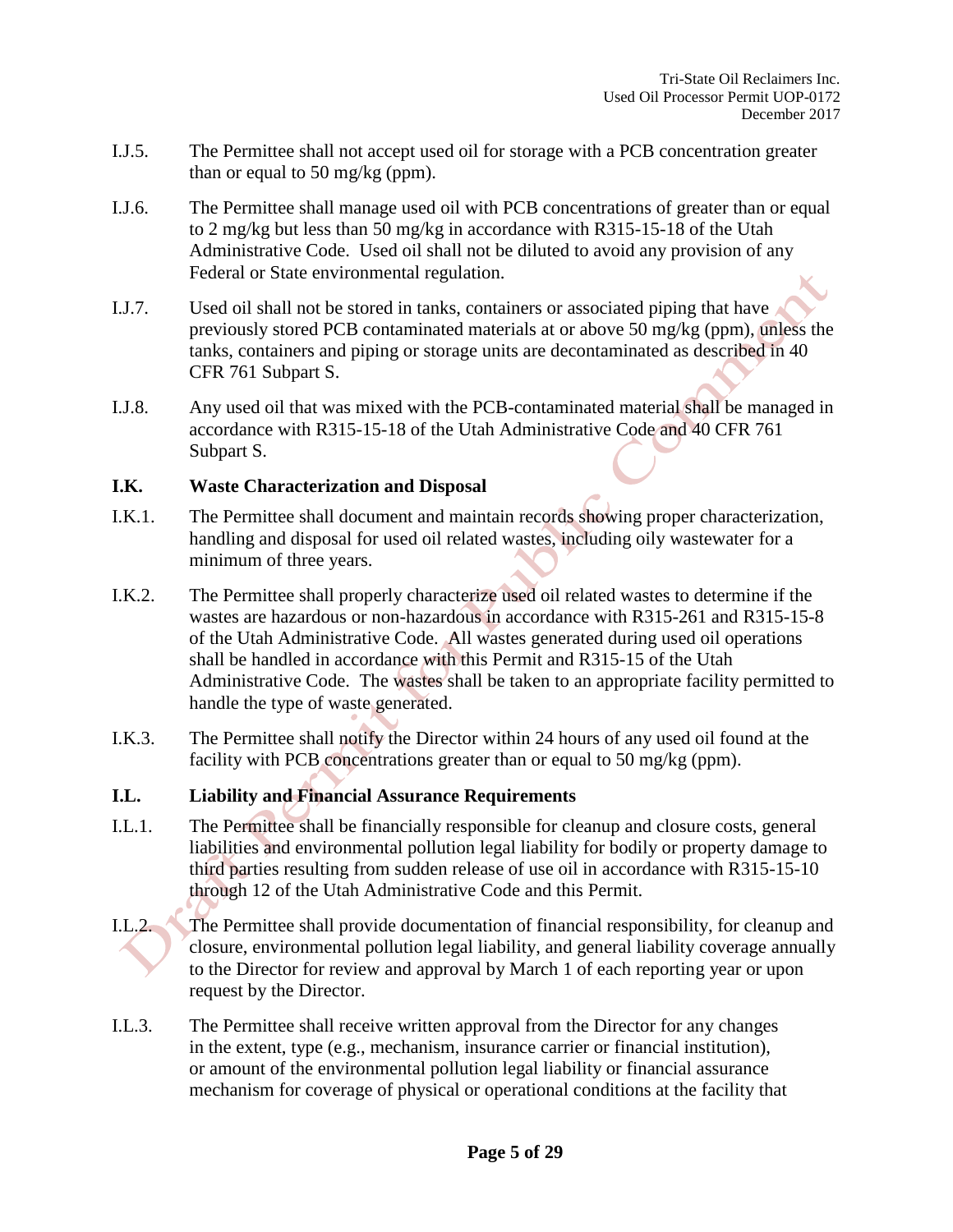change the nature and extent of cleanup and closure costs prior to implementation of these changes.

#### **I.M. Cleanup and Closure Plan**

- I.M.1. The Permittee shall update its closure plan cost estimates and provide the updated estimate to the Director, in writing, within 60 days following a facility modification that causes an increase in the financial responsibility required under R315-15-10 of the Utah Administrative Code. Within 30 days of the Director's written approval, the owner or operator shall provide to the Director the information specified in R315-15- 11.2(b)(2) of the Utah Administrative Code and Condition II.G of this Permit.
- I.M.2. The Permittee shall initiate closure of the facility within 90 days after the Permittee receives the final volume of used oil or after the Director revokes the Permittee's Processor Permit in accordance with the requirements of R315-15-11.3 of the Utah Administrative Code and this Permit.
- I.M.3. The Permittee shall remove or decontaminate used oil residues in tanks, containment system, and the environment in accordance R315-15-5.5(f) of the Utah Administrative Code and this Permit's Closure Plan, Attachment 8.
- I.M.4. Within 60 days of completion of cleanup and closure, the Permittee shall submit to the Director, by registered mail, a certification that the facility has been closed in accordance with R315-15-11.4 of the Utah Administrative Code and the specifications of the approved cleanup and closure plan. An independent, Utah-registered professional engineer and the Permittee shall sign the closure certification.
- I.M.5. Additional sampling and remediation may be required by the Director to verify that cleanup and closure has been completed according to R315-15 of the Utah Administrative Code.

## **I.N. Used Oil Handler Certificate**

I.N.1 In accordance with R315-15-5.9 of the Utah Administrative Code, the Permittee shall not operate as a used oil processor without obtaining annually a Used Oil Handler Certificate from the Director. The Permittee shall pay a used oil handler fee, pursuant to Utah Administrative Code Annotated Section 63J-1-504, by December 31 of each calendar year to receive certification for the upcoming calendar year.

## **I.O. Inspection and Inspection Access**

- I.O.1. Any duly authorized employee of the Director may, at any reasonable time and upon presentation of credentials, have access to and the right to copy any records relating to used oil and to inspect, audit or sample. The employee may also make record of the inspection by photographic, electronic, audio, video or any other reasonable means to determine compliance.
- I.O.2. The authorized employees may collect soil, groundwater or surface water samples to evaluate the Permittee's compliance.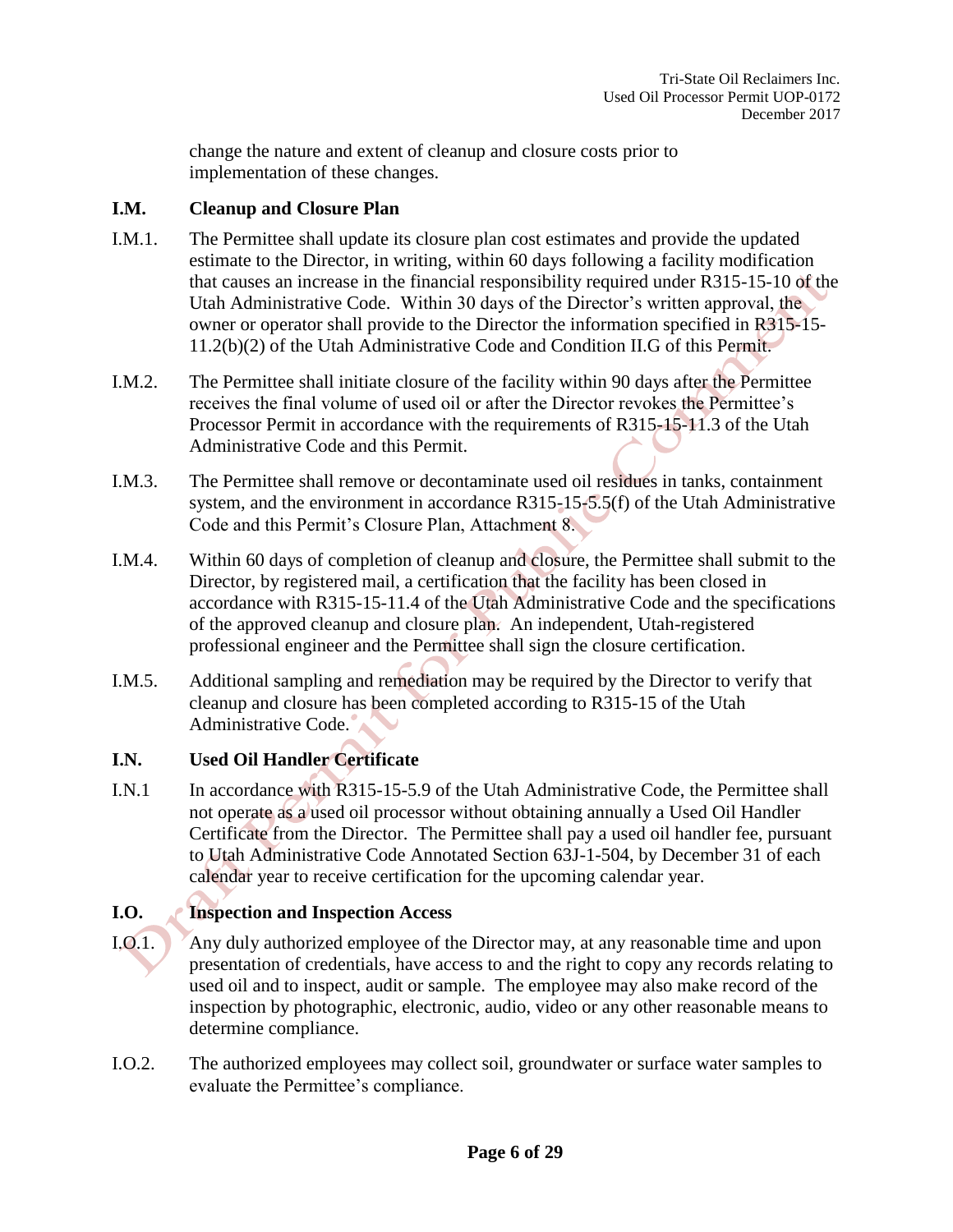Tri-State Oil Reclaimers Inc. Used Oil Processor Permit UOP-0172 December 2017

I.O.3. Failure to allow reasonable access to the property by authorized employees is a "denial of access" and may be grounds for enforcement action or permit revocation.

#### **I.P. Annual Report**

I.P.1 As required by R315-15-13.5 of the Utah Administrative Code, the Permittee shall prepare and submit an Annual Report to the Director by March 1 of the following year. The Annual Report shall describe the Permittee's used oil activities in Utah and document financial assurance using the Division's Processor Annual Report form.

#### **I.Q. Other Laws**

I.Q.1. Nothing in this permit shall be construed to relieve the Permittee of his obligation to comply with any Federal, State or local law.

#### **I.R. Enforceability**

I.R.1. Violations documented through the enforcement process pursuant to Utah Code Annotated 19-6-112 may result in penalties assessed in accordance with R315-102 of the Utah Administrative Code.

#### **I.S**. **Effective Date**

I.S.1. The permit is effective on the date of signature by the Director.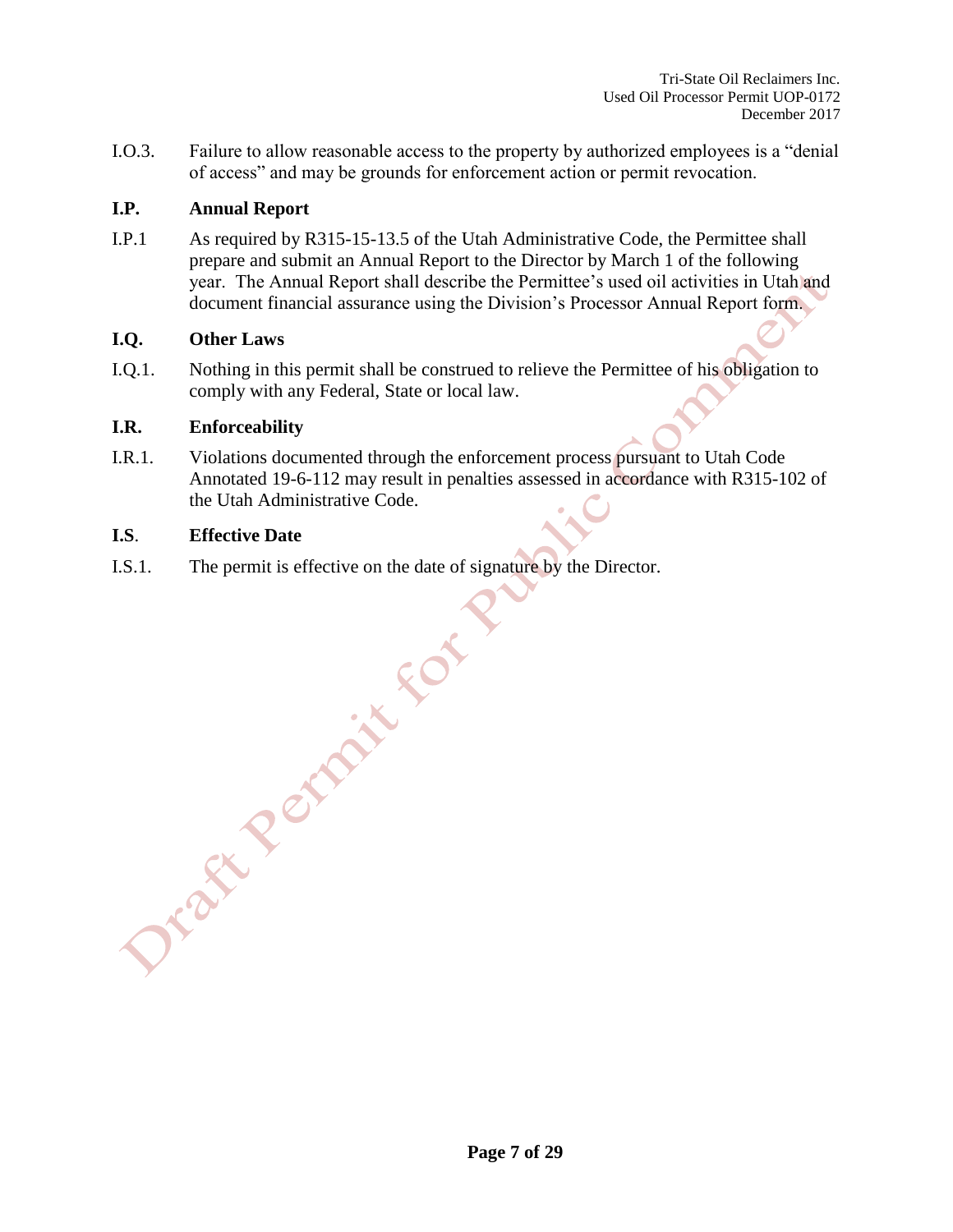#### **II.A. General Operations**

- II.A.1. The Permittee is authorized to store and process used oil (via gravity separation only) in accordance with R315-15-5 of the Utah Administrative Code at 12370 West Mountain Road, Genola, Utah.
- II.A.2. The Permittee is authorized to store a maximum of 252,000 gallons of used oil in tanks, and containers.
- II.A.3. The Permittee shall maintain a current process and instrument diagram (PID), certified by a Utah professional engineer (Attachment 4 – PID Diagram,).
- II.A.4. The Permittee shall only store used oil in tanks, containers or units subject to regulations under R315-265 or R315-264 of the Utah Administrative Code and maintain tanks, containers, associated piping, pumps and valves in good operational condition.
- II.A.5. The Permittee may only accept used oil from a Utah-permitted used oil transporter or deliveries of exempted oily wastewater from waste haulers that maintain all required permits or registrations with the State, counties or municipalities.
- II.A.6. The Permittee shall verify, at the time of acceptance, that the transporter delivering the used oil has recorded the halogen content of the used oil on the shipping documents.
- II.A.7. The Permittee is not required to further test used oil from a Utah-registered used oil marketer if the marketer provides, at the time of acceptance, analytical data results documenting that the used oil has been tested for the parameters in R315-15-1.2 of the Utah Administrative Code.
- II.A.8. If the transporter has not documented the halogen content on the shipping records, then the Permittee shall determine the halogen content of the shipment of used oil received at the facility, prior to acceptance.
- II.A.8.a. The Permittee shall determine the halogen content by collecting a representative sample, when applicable, in accordance with Condition II.E and Attachment 5 (Used Oil Sample Collection Procedures), by screening the used oil sample for halogens, or by submitting the sample to a Utah-certified laboratory for analysis in accordance with the analytical requirements of Attachment 6 (Analysis Plan).
- II.A.8.b. The Permittee shall then record the results of the halogen testing of any untested used oil received at the facility in the facility operating record.
- II.A.9. The Permittee shall only deliver shipments of used oil to transporters with a valid Used Oil Transporter Permit issued by the Director.
- II.A.10. Used oil recovered from oily water shall be managed as used oil in accordance with R315-15 of the Utah Administrative Code and this Permit.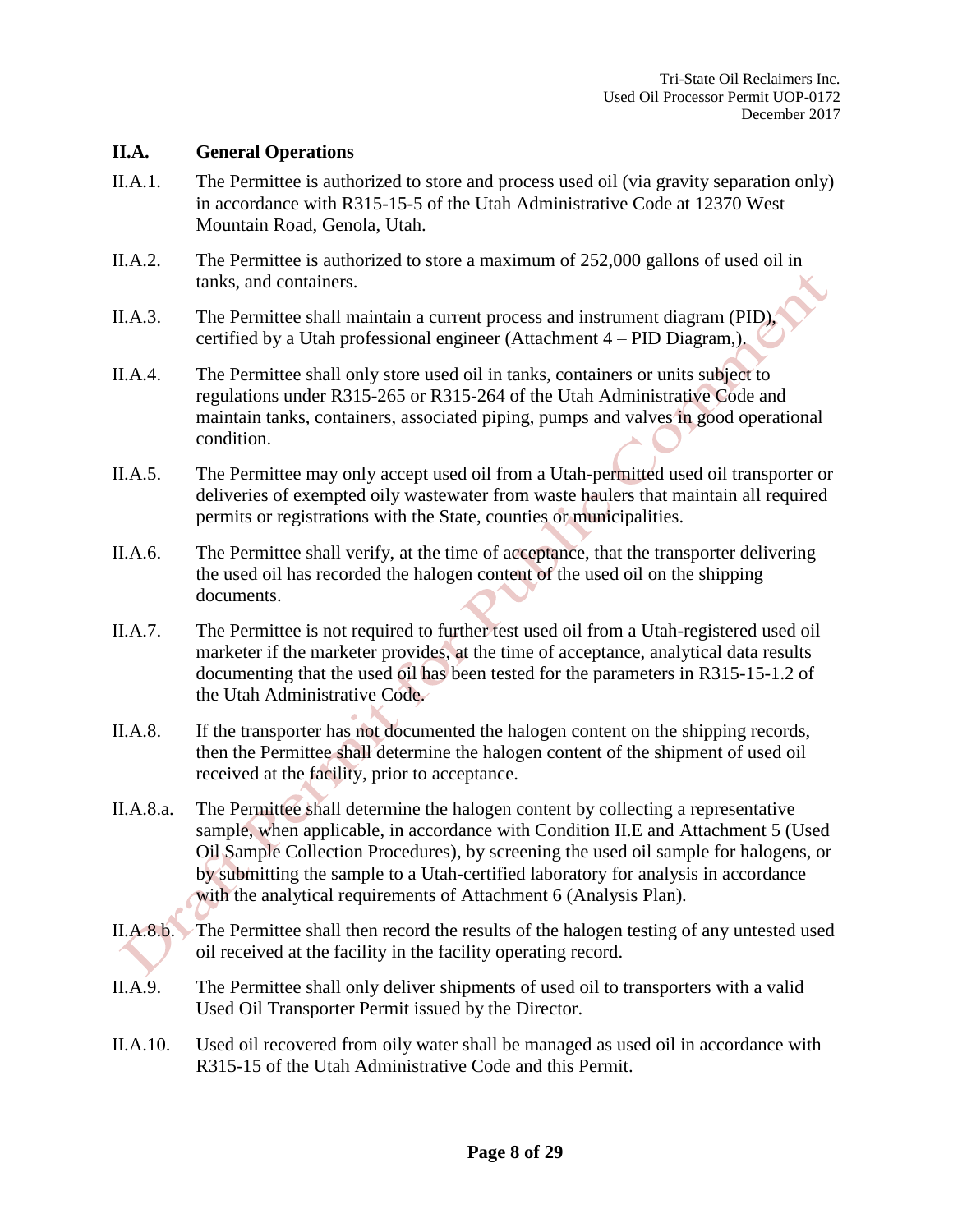II.A.11. The Permittee shall not accept or store used oil with PCB concentrations greater than or equal to 50 mg/kg (ppm) unless the Permittee complies with TSCA regulations 40 CFR 761. Used oils containing PCB concentrations greater than or equal to 2 mg/kg but less than 50 mg/kg are subject to both R315-15 of the Utah Administrative Code and 40 CFR 761.

#### **II.C. Used Oil Storage**

II.C.1. The Permittee shall only store used oil in the tanks specified in Table II.C.

| Tank No.       | Capacity $*$<br>(gal) | <b>Type</b>  | <b>Type Storage and Location</b>                   |
|----------------|-----------------------|--------------|----------------------------------------------------|
| $\mathbf{1}$   | 21,000                | <b>Steel</b> | Used Oil Storage Secondary Containment Area        |
| $\overline{2}$ | 21,000                | <b>Steel</b> | Used Oil Storage Secondary Containment Area        |
| 3              | 21,000                | <b>Steel</b> | Used Oil Storage Secondary Containment Area        |
| $\overline{4}$ | 21,000                | <b>Steel</b> | Used Oil Storage Secondary Containment Area        |
| 5              | 21,000                | <b>Steel</b> | Used Oil Storage Secondary Containment Area        |
| 6              | 21,000                | <b>Steel</b> | Used Oil Storage Secondary Containment Area        |
| $\tau$         | 21,000                | <b>Steel</b> | <b>Used Oil Storage Secondary Containment Area</b> |
| 8              | 21,000                | <b>Steel</b> | Used Oil Storage Secondary Containment Area        |
| 9              | 21,000                | <b>Steel</b> | Used Oil Storage Secondary Containment Area        |
| 10             | 21,000                | <b>Steel</b> | Used Oil Storage Secondary Containment Area        |
| 11             | 21,000                | <b>Steel</b> | Used Oil Storage Secondary Containment Area        |
| 12             | 21,000                | <b>Steel</b> | Used Oil Storage Secondary Containment Area        |
| ÷              |                       |              |                                                    |

**Table II.C: Description of Used Oil and Oily Water Storage Tanks**

**\*Maximum facility used oil storage capacity = 252,000 Gallons**

II.C.2. The Permittee shall conduct inspections of used oil storage containers, tanks and secondary containment systems in accordance with Attachment 2 (Safety, Security and Inspection Forms) of this Permit. The Permittee shall record the inspector's name, the time and date of the inspection and the condition of the tanks and secondary containment systems. The Permittee shall document in the inspection log any issues discovered during the inspections (e.g. leaking tanks or water accumulation) and any actions taken by the Permittee to resolve these issues.

II.C.3. The Permittee shall label used oil storage tanks, drums and containers with the words "Used Oil."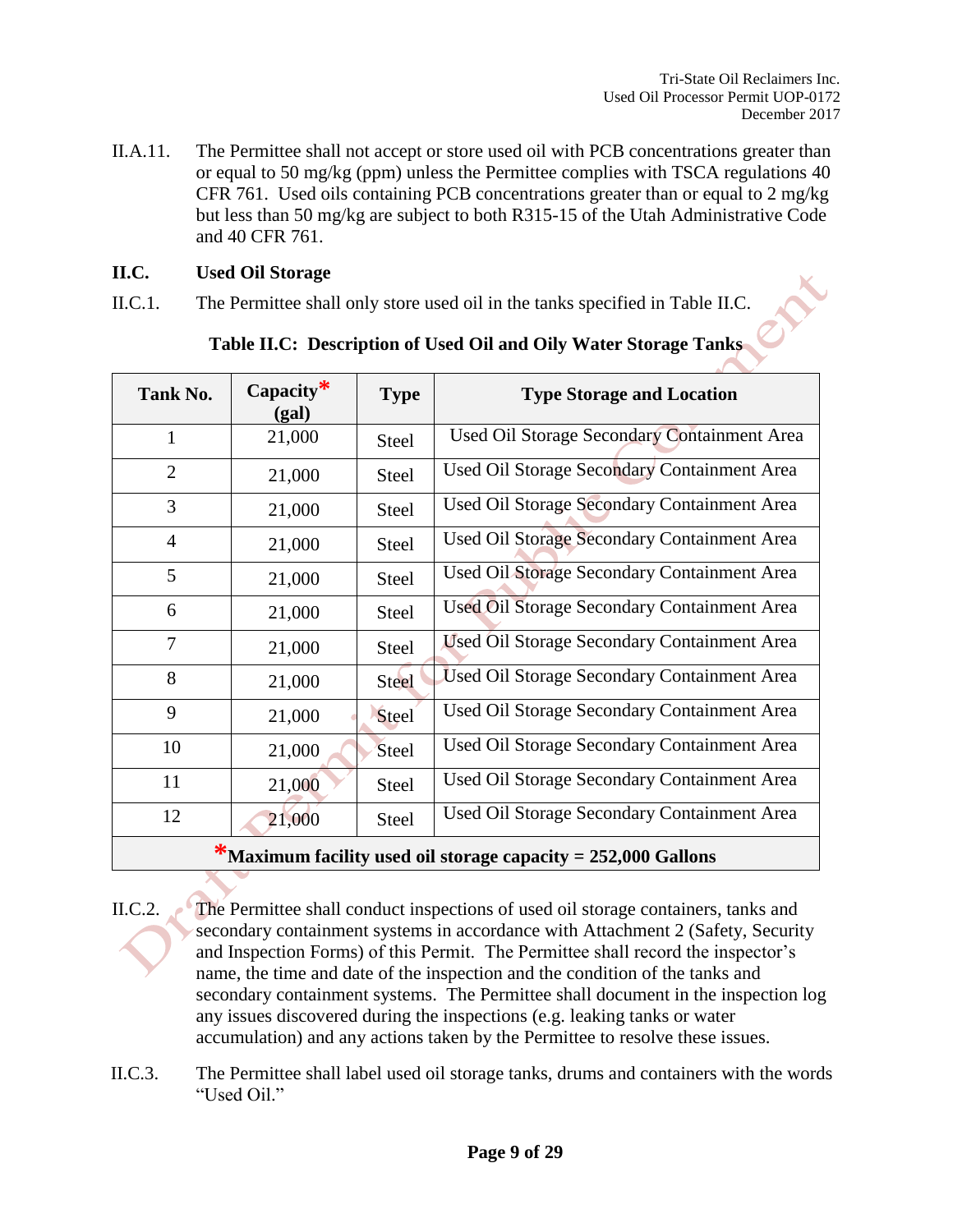- II.C.4. The Permittee shall keep tanks, drums and containers of used oil closed except while removing or adding used oil.
- II.C.5 The Permittee may not store used oil in units other than tanks, containers, or units subject to regulations under R315-264 or R315-265.

#### **II.D. Used Oil Loading and Unloading Requirements**

II.D.1. The Permittee shall ensure that operations involving the loading or unloading of used are conducted in accordance with Attachment 7 (Used oil Loading and Unloading Procedures).

#### **II.E. Used Oil Sampling and Analysis**

- II.E.1. The Permittee shall ensure a representative sample is collected from tanks, totes, drums or other containers from which used oil is collected in accordance with Attachment 5 (Sample Collection Procedures). Sampling personnel shall be trained on appropriate sampling methods for each type of container and matrix.
- II.E.2. Samples collected from bulk oil containers greater than 55 gallons shall be individual samples, not composite samples.
- II.E.3. A representative composite sample may be collected from individual drums or containers containing used oil from the same source. A representative composite sample may consist of not more than four drums  $(\leq 55$  gallon each) per composite sample. The individual samples shall be taken and consolidated into one representative composite sample and tested.
- II.E.4. Drums or containers of used oil from different sources or processes shall be sampled individually.
- II.E.5. A COLIWASA shall be used to collect samples from drums or containers less than or equal to 55 gallons. The entire COLIWASA contents shall be place in one sample container.
- II.E.6. The Permittee shall analyses used oil and other related materials in accordance with the requirements of Attachment 6 (Analysis Plan).

## **II.G. Used Oil Training**

- II.E.1. The Permittee shall train handlers of used oil in accordance with R315-15-4 of the Utah Administrative Code and the requirements of this Permit. New employees may not manage or process used oil without a trained employee present until used oil training is completed.
- II.E.2. The Permittee shall document that employees are trained in the identification of used oil, recordkeeping requirements and facility used oil procedures. Training will address:
- II.E.2.a. proper loading and unloading procedures,
- II.E.2.b. sample collection and analytical procedures,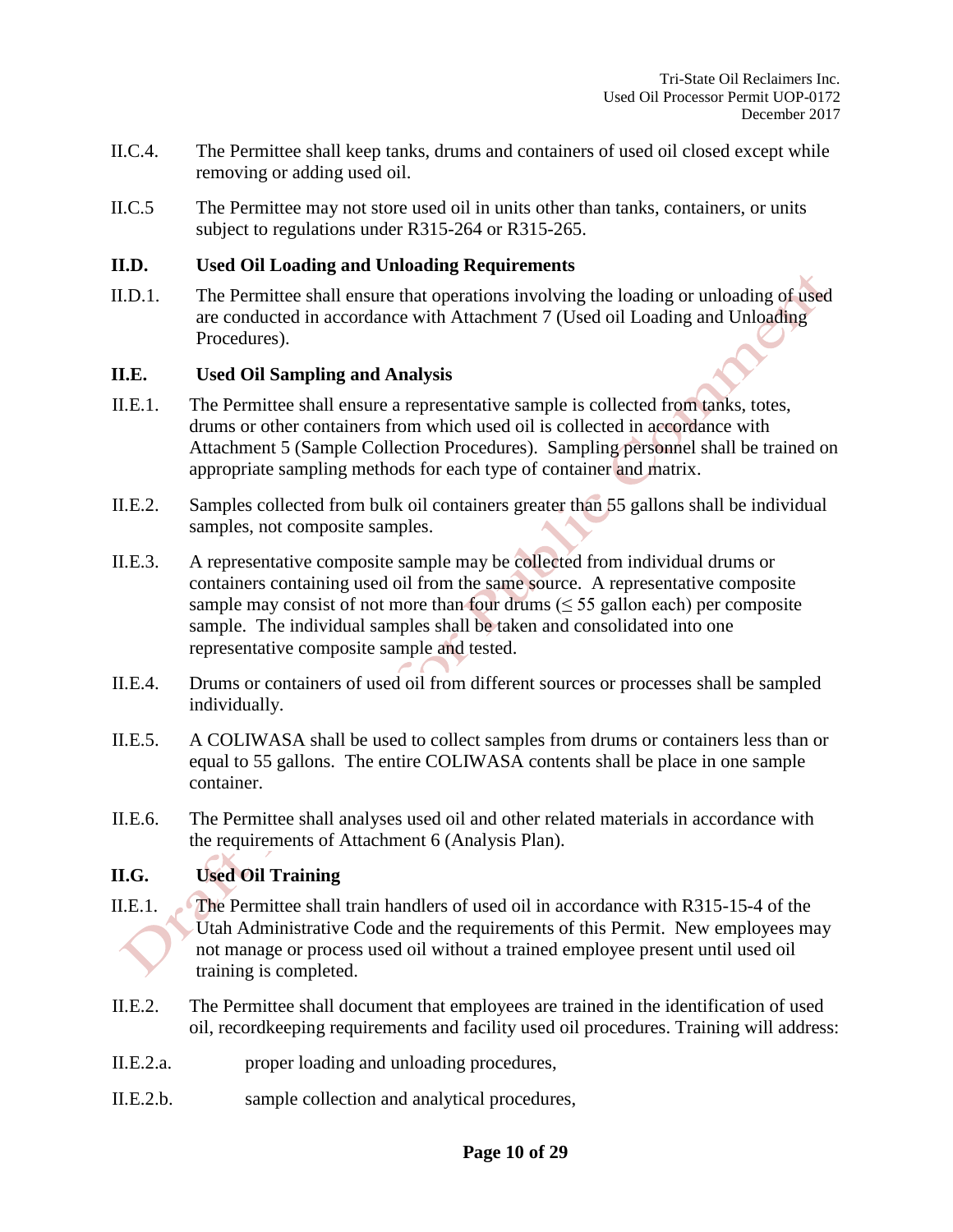- II.E.2.c. rebuttable presumption testing,
- II.E.2.d. appropriate use of generator knowledge, and
- II.E.2.e. the emergency spills plan.
- II.E.3. Employees collecting and performing field halogen testing shall be trained and demonstrate competence in collecting a representative used oil sample and testing for halogens using a CLOR-D-TECT<sup>®</sup> kit prior to fieldwork.
- II.E.4. The Permittee shall provide, at a minimum, an annual used oil training refresher course for employees handling used oil. Additional training is required if the Permittee changes used oil handling procedures or this Permit is modified.
- II.E.5. The Permittee shall keep training records for each employee for a minimum of three years. Employees and supervisors shall sign and date training attendance sheets to document class attendance.

#### **II.G. Facility Closure**

II.G.1. The Permittee shall implement the closure plan in Attachment 8 (Facility Closure Plan) which evaluates the potential impacts of used oil operations on the surrounding soil, groundwater and surface water in accordance with R315- 15-11 of the Utah Administrative Code. The Permittee shall be responsible for any cleanup of any used oil contamination that has migrated beyond the facility property boundaries in accordance with R315-15-11(d) of the Utah Administrative Code.

#### **II.H. Emergency Spill Response and Remediation**

- II.H.1. In accordance with R315-15-9.1 of the Utah Administrative Code, the person responsible for the spill shall immediately take appropriate action to minimize the threat to human health and the environment and notify the DEQ Hotline at (801) 536- 4123 if the spill is greater than 25 gallons or smaller spills if it poses a threat to human health or the environment (Attachment 3 – Emergency Controls and Contingency Plan).
- II.H.2. Responders shall take action to prevent spill from spreading by utilizing absorbent, dirt, booms, pads, rags, etc.
- II.H.3. The Permittee is responsible for the material release and shall recover oil and remediate any residue from the impacted soils, water, or other property, or take any other actions as required by the Director until there is no longer a hazard to human health or the environment.
- II.H.4 Once the material is containerized, a waste determination shall be made to determine the material's disposition.
- II.H.5. The Director may require additional cleanup action to protect human health or the environment.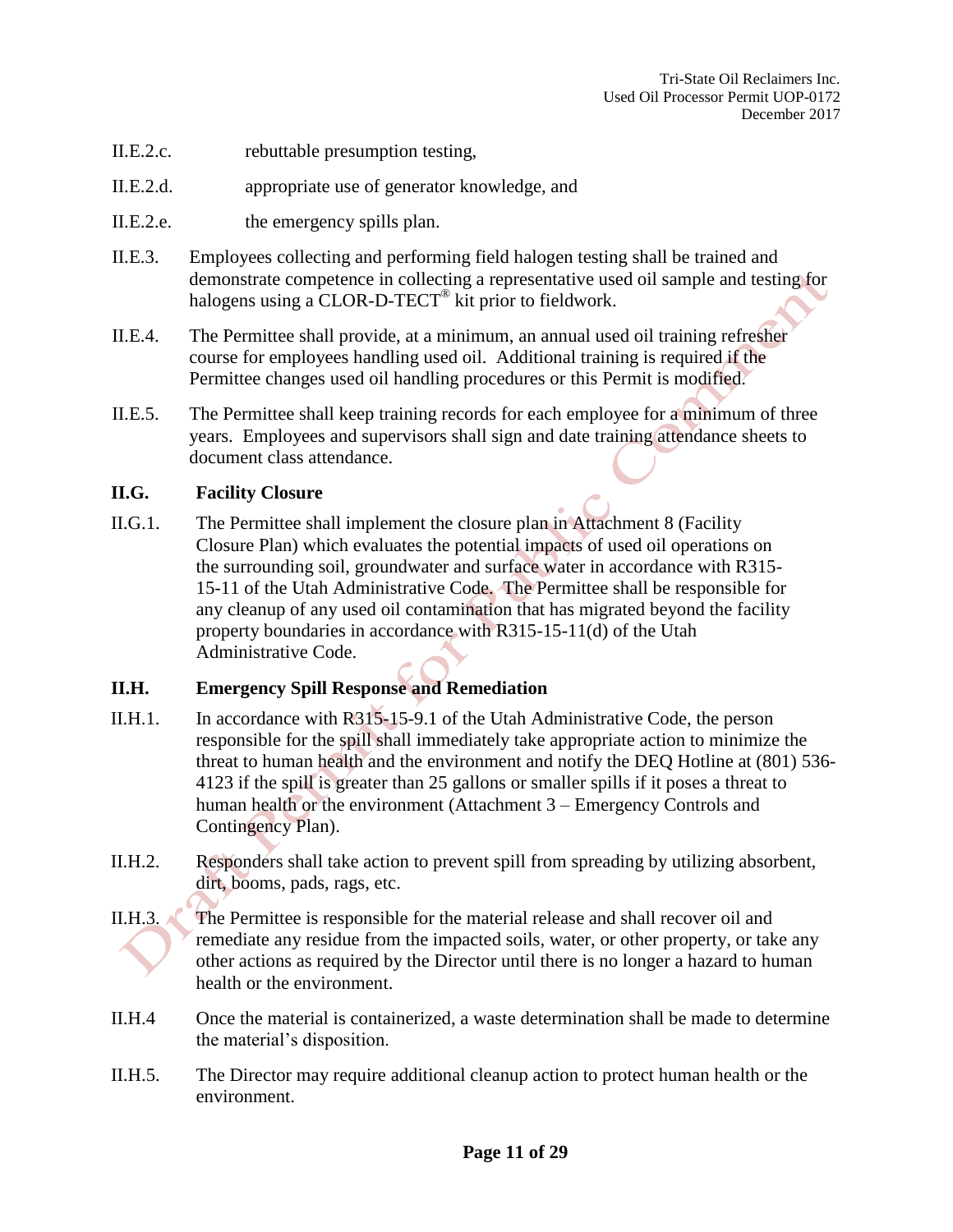- II.H.6. All costs associated with the cleanup shall be at the expense of the Permittee.
- II.H.7. Spill kits shall contain, at a minimum, the equipment listed in Table II.H.7 of this Permit.

| <b>Equipment Description</b>              | Quantity |  |  |
|-------------------------------------------|----------|--|--|
| Shovel                                    |          |  |  |
| <b>Buckets</b>                            |          |  |  |
| Spill Pad                                 | 10       |  |  |
| <b>Granulated Absorbent</b>               |          |  |  |
| <b>Boom/Oil Socks</b>                     |          |  |  |
| Spill Plan with Emergency Contact Numbers |          |  |  |
| <b>Blank Spill Report Sheets</b>          | ↑        |  |  |

#### **Table II.H.7: Spill Kit Equipment Requirements**

- II.H.8. The Permittee shall report all relevant information, including the amount of waste generated from cleanup efforts, the characterization of the waste (i.e. hazardous or non-hazardous), final waste determination, and disposal records. The report shall also include actions taken by the Permittee to prevent future spills.
- II.H.9. In accordance with R315-15-9.4 of the Utah Administrative Code, the Permittee shall submit to the Director a written report within 15 days of any reportable release of used oil.<br>Dr. 2nd XX<br>Dr. 2nd XX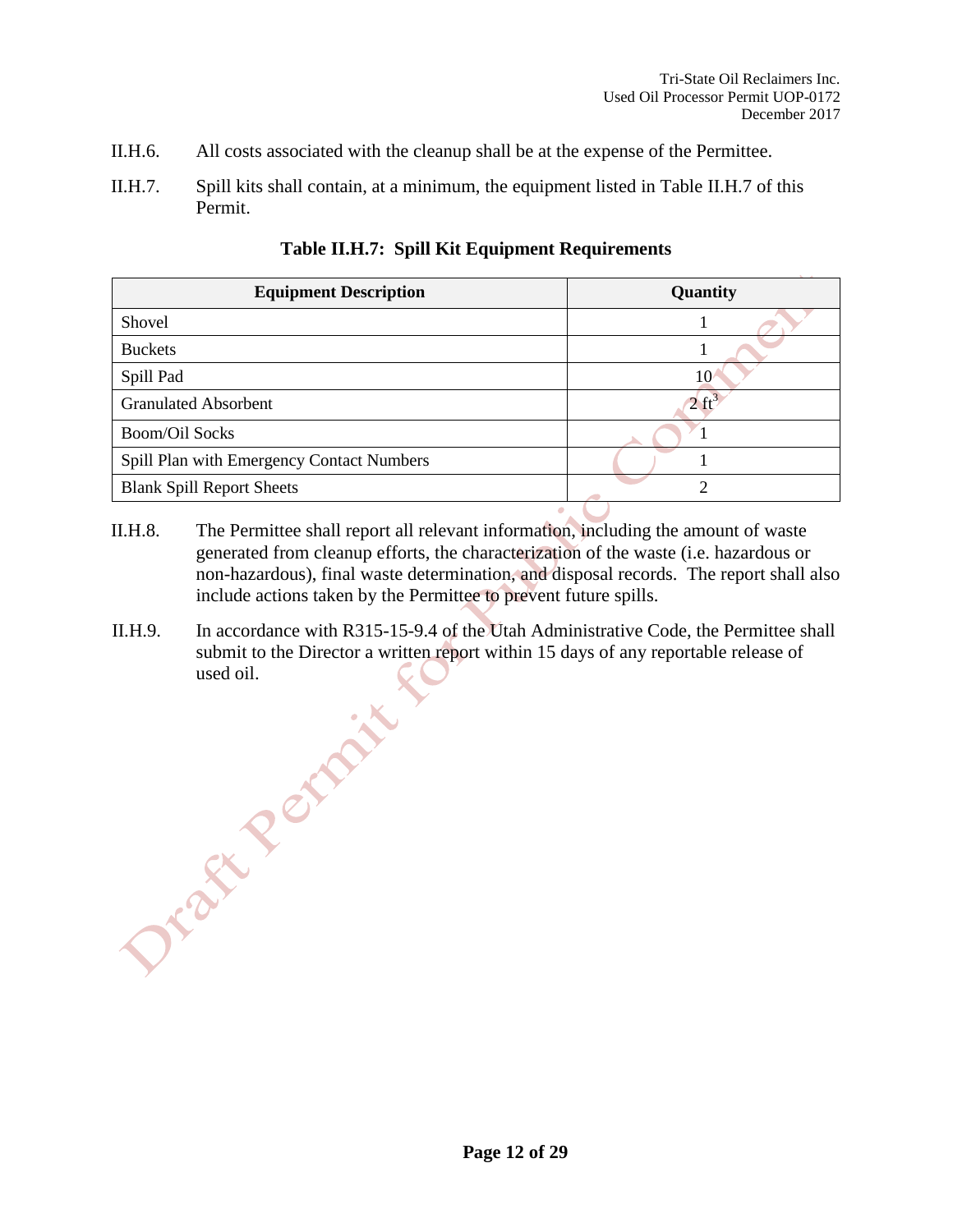Tri-State Oil Reclaimers Inc. Used Oil Processor Permit UOP-00XX October 2017

## **Attachment 1**

#### **Facility Site Plan Map**



**Page 13 of 29**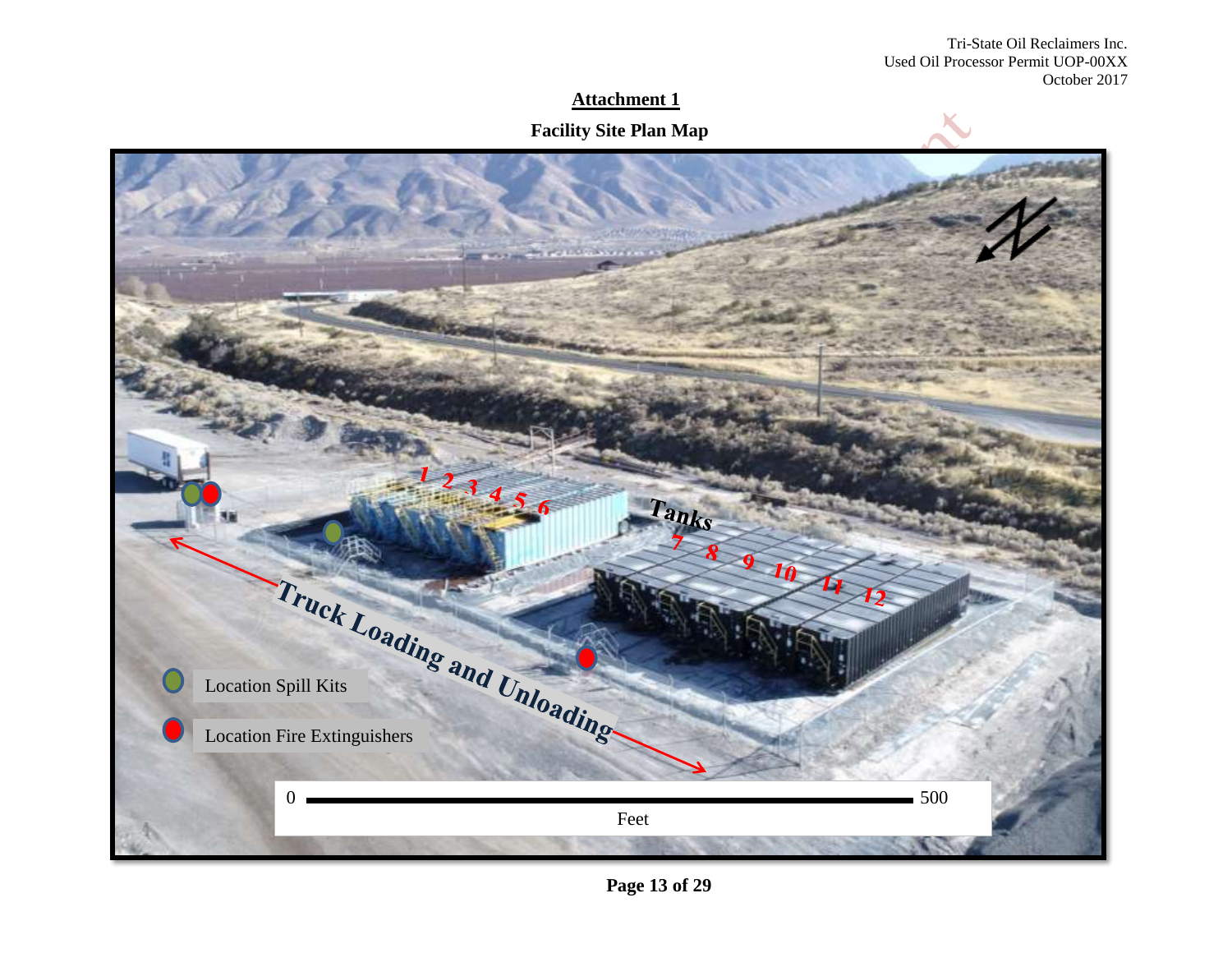#### **Safety, Security and Inspection Forms**

#### **A. Purpose**

A.1. This procedure is designed to meet the used oil regulatory requirements for the maintenance and inspection of R315-15 of the Utah Administrative Code and Tri-State Oil Reclaimers (Tri-State) Used Oil Processor Permit to assure the protection of human health and the environment. The location of the used oil storage areas and emergency equipment are shown in Attachment 1 (Facility Site Plan Map). Tri-State shall document the inspection and maintenance of used oil tanks, fire suppression systems (portable), and facility emergency equipment. Tri-State's facility manager is responsible for the implementation of the inspection program. Inspection forms shall be used for inspection and Safety/Emergency Equipment (Appendix 1 Inspection Form for Storage and Handling Areas and Appendix 2 - Safety/Emergency Equipment Inspection Form). Inspection forms consist of either a written hardcopy or equivalent electronic format. Inspection forms and any associated documents (i.e. actions taken due to deficiencies) shall be incorporated into the facility's Operating Record.

#### **B. Inspections**

B.1. Used oil storage areas shall be inspected, at a minimum, according to the frequency specified in Table 1. Inspectors are required to document the date and time of inspection, name of the inspector, the status of each inspected item, the reason for each "not ok" status checked and the date corrective action was taken, along with the initials of the person making the determination. If the inspector documents any problems during the inspection he will report the deficient condition to Tri-State's facility manager. Tri-State Oil's management will verify (written documentation) that any deficiencies identified during the inspection are corrected in a timely manner and used oil spills are immediately cleaned-up.

| <b>Inspection Type</b>       | <b>Items Inspected</b>                                                                                                                                        | <b>Frequency</b> |
|------------------------------|---------------------------------------------------------------------------------------------------------------------------------------------------------------|------------------|
| <b>Use Oil Storage Areas</b> | Tanks/Auxiliary piping/Valves<br><b>Secondary Containment Areas</b>                                                                                           | Weekly           |
| <b>Emergency Equipment</b>   | Spill Kits<br>Fire extinguishers<br>Communication System (Employees have<br>working cell phones)<br><b>Personal Safety Equipment</b><br><b>First Aid Kits</b> | Weekly           |

|  |  | <b>Table 1: Frequency of Used Oil Inspections</b> |  |  |  |
|--|--|---------------------------------------------------|--|--|--|
|  |  |                                                   |  |  |  |
|  |  |                                                   |  |  |  |

B.2. Inspectors shall receive training to enable them to identify any problems associated with the used oil storage areas or emergency equipment. These records shall be maintained at the corporate headquarters in a readily available location and maintained for a minimum of three (3) years from the applicable record's inspection date.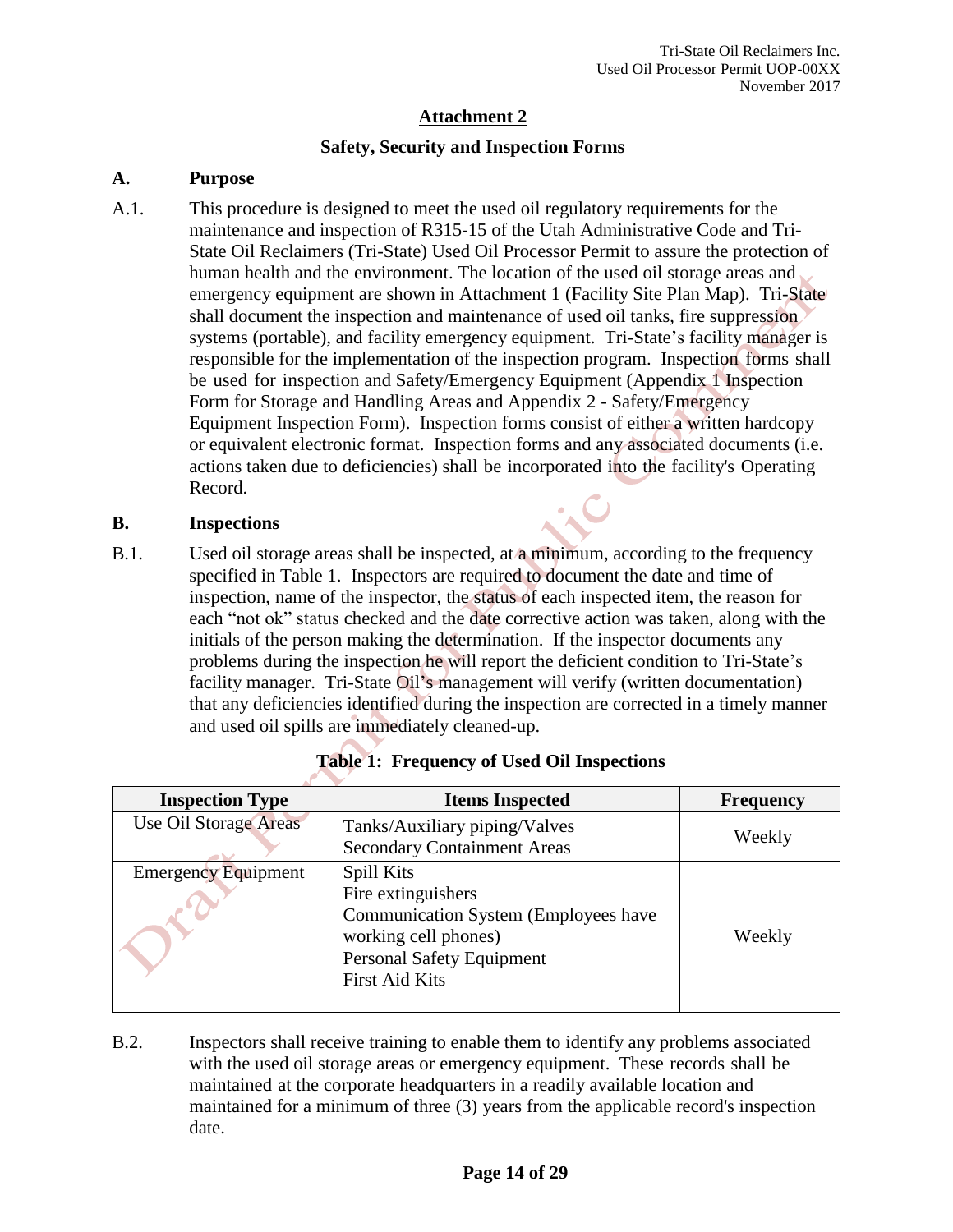## **Attachment 2 - Appendix 1**

## **Inspection Form for Storage and Handling Areas**

| <b>Tri-State Oil Reclaimers Facility</b><br><b>Used Oil Storage and Handling Areas Weekly Inspection Form</b> |                                                               |               |                        |             |                     |                                |
|---------------------------------------------------------------------------------------------------------------|---------------------------------------------------------------|---------------|------------------------|-------------|---------------------|--------------------------------|
|                                                                                                               |                                                               | <b>Status</b> |                        | If "Not OK" | Date                |                                |
| <b>Equipment</b>                                                                                              | <b>Inspection Elements</b>                                    |               | <b>Not</b><br>OK<br>OK |             | <b>State Reason</b> | <b>Corrected</b><br>(Initials) |
|                                                                                                               | Check tanks for signs of deterioration                        |               |                        |             |                     |                                |
|                                                                                                               | Check any tank valves, any piping                             |               |                        |             |                     |                                |
| <b>Tanks</b>                                                                                                  | Check that tanks are properly labeled                         |               |                        |             |                     |                                |
|                                                                                                               | Check that tank valves are secure and<br>locked down          |               |                        |             |                     |                                |
|                                                                                                               | Check that access hatches are closed                          |               |                        |             |                     |                                |
|                                                                                                               | Check liner for deterioration or holes or leaks               |               |                        |             |                     |                                |
| <b>Secondary</b><br><b>Containment</b><br><b>Areas</b>                                                        | Check for oil in secondary containment areas                  |               |                        |             |                     |                                |
|                                                                                                               | Check for water in secondary containment<br>areas             |               |                        |             |                     |                                |
| Loading<br>and<br><b>Unloading</b><br><b>Areas</b>                                                            | Check Soil for staining or used oil spills.                   |               |                        |             |                     |                                |
|                                                                                                               | Check used oil hoses for deterioration                        |               |                        |             |                     |                                |
| <b>Used Oil</b><br><b>Hose</b>                                                                                | Check that hosed are properly stored in<br>proper containment |               |                        |             |                     |                                |
| <b>Storage</b><br>Check for oil or water in the containment use<br>for hose storage                           |                                                               |               |                        |             |                     |                                |
| <b>Comments:</b>                                                                                              |                                                               |               |                        |             |                     |                                |
|                                                                                                               | <b>Inspection Date:</b><br>Inspector's Signature:             |               |                        |             |                     |                                |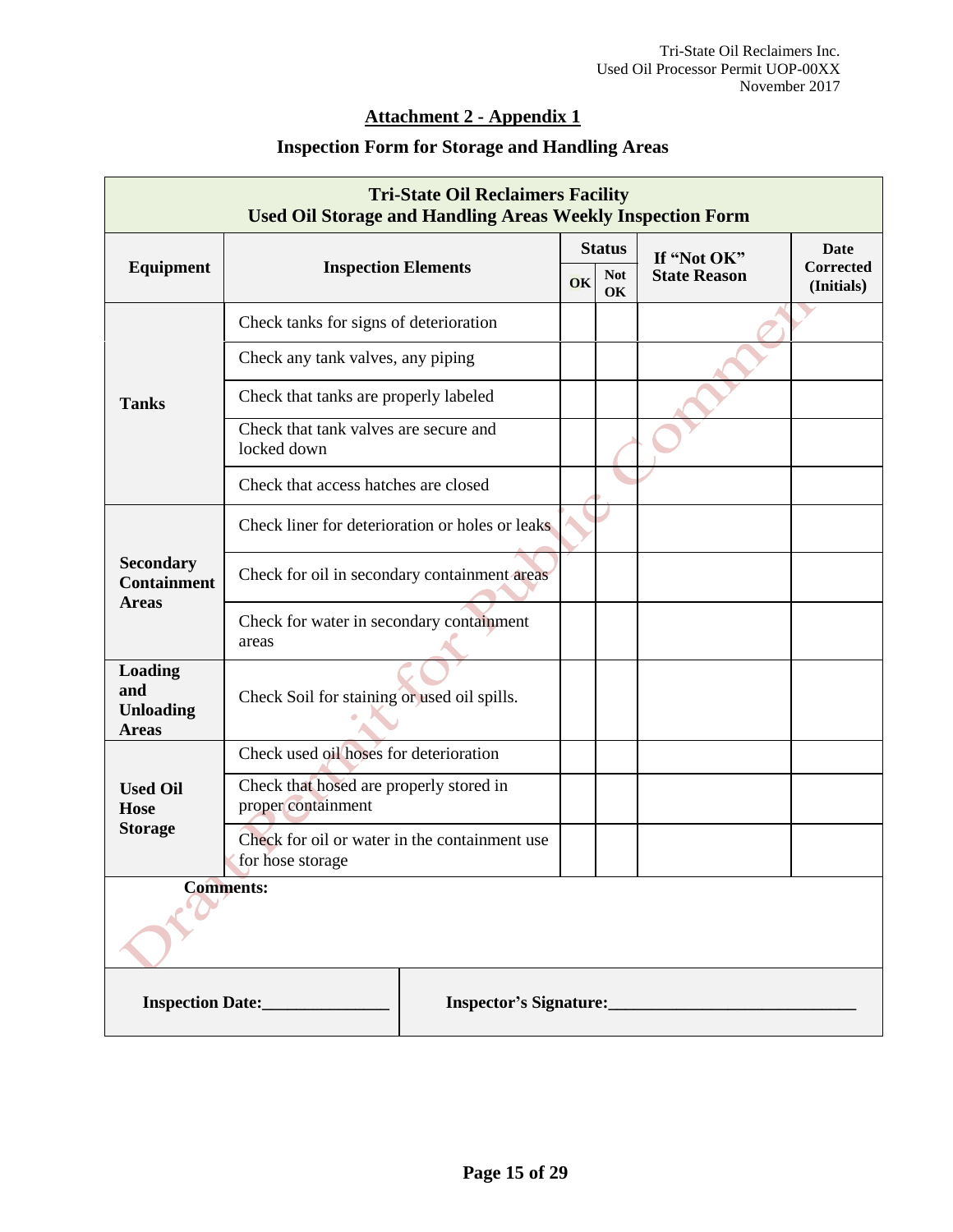#### **Attachment 2 – Appendix 2**

#### **Inspection Form for Safety/Emergency Equipment**

| <b>Tri-State Oil Reclaimers Facility</b><br><b>Safety/Emergency Equipment Weekly Inspection Form</b> |                                                                                                                     |               |    |                   |               |                                |
|------------------------------------------------------------------------------------------------------|---------------------------------------------------------------------------------------------------------------------|---------------|----|-------------------|---------------|--------------------------------|
|                                                                                                      |                                                                                                                     | <b>Status</b> |    | If "Not OK" State | Date          |                                |
| Equipment                                                                                            | <b>Inspection Elements</b>                                                                                          |               | OK | <b>Not</b><br>OK  | <b>Reason</b> | <b>Corrected</b><br>(Initials) |
| <b>Spill Kits</b>                                                                                    | Inventory sheet with spill kit/First Aid<br>Kit                                                                     |               |    |                   |               |                                |
|                                                                                                      | Verified all listed supplies are included                                                                           |               |    |                   |               |                                |
|                                                                                                      | Inventory sheet with First Aid Kit                                                                                  |               |    |                   |               |                                |
|                                                                                                      | Check for presence of First Aid Kit                                                                                 |               |    |                   |               |                                |
| <b>First Aid Kits</b>                                                                                | Check First Aid Kit inventory and stock<br>any items removed from kit (check<br>against inventory sheet)            |               |    |                   |               |                                |
| <b>Fire</b>                                                                                          | Check fire extinguisher tags for<br>expiration dates. Have fire extinguishers<br>inspected if expired.              |               |    |                   |               |                                |
| <b>Extinguishers</b>                                                                                 | Check pressure gauges for adequate<br>pressure                                                                      |               |    |                   |               |                                |
|                                                                                                      | Check cell phones are working                                                                                       |               |    |                   |               |                                |
| Communication/<br><b>ECCP</b>                                                                        | Check that a copy of the Emergency<br>Controls and Contingency Plan (ECCP)<br>is onsite and accessible to employees |               |    |                   |               |                                |
|                                                                                                      | Check perimeter fencing for<br>deterioration                                                                        |               |    |                   |               |                                |
| Fencing                                                                                              | Check gate locking mechanism is in<br>working order                                                                 |               |    |                   |               |                                |
| <b>Comments:</b>                                                                                     |                                                                                                                     |               |    |                   |               |                                |
| Inspection Date:_______________<br>Inspector's Signature:                                            |                                                                                                                     |               |    |                   |               |                                |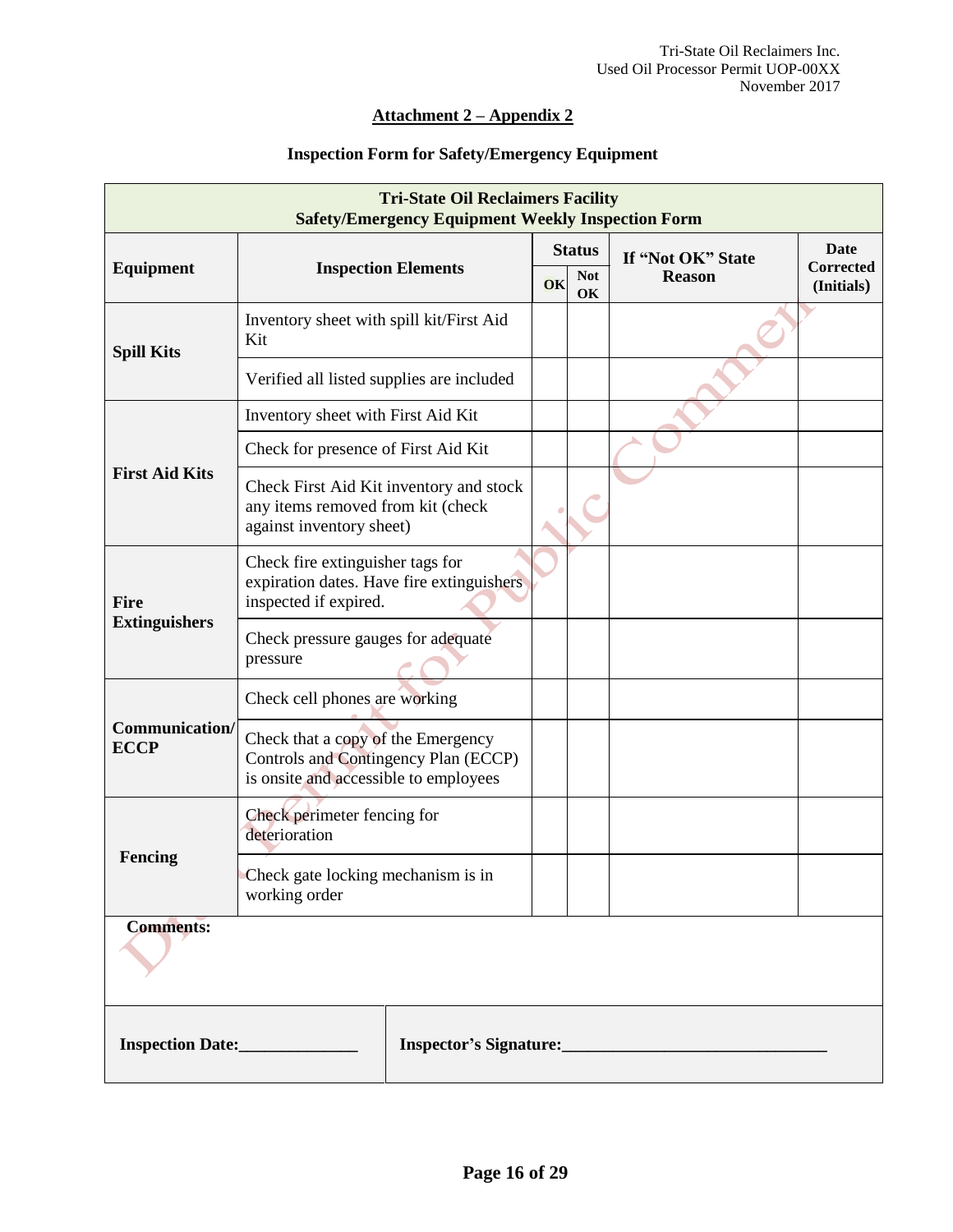#### **Emergency Controls and Contingency Plan**

#### **A. Introduction**

A.1. This Emergency Control and Contingency Plan is designed in accordance with the requirements of the Utah Administrative Code R315-15-5.3 to implement a contingency plan and emergency procedures including the appropriate equipment required to minimize hazards to human health or the environment from fires, explosions, or any unplanned sudden or non-sudden release of used oil to air, soil, or surface water. This plan also establishes activities required of Tri-State Reclaimers's personnel to carry out to mitigate such discharges (i.e., countermeasures) should they occur.

#### **B. Facility Description and Operations**

B.1. The facility stores used oil on-site for periods exceeding 35 days. There is no active processing of used oil that occurs at the site. The used oil is stored in "frac" tanks. Sufficient secondary containment is provided in all storage areas per requirements of R315-15-5 of the Utah Administrative Code and the Spill Prevention Control and Countermeasures regulations.

#### **C. Site Security**

C.1. The facility operates during normal business hours. A chain-link fence surrounds the tank farm and the vehicle loading and unloading area. Access to the facility is restricted to employees and authorized visitors.

#### D. **Commitment of Manpower and Resources**

D.1. The facility shall have an emergency coordinator at the facility or on call that is available to respond to a facility emergency immediately. The primary and secondary emergency coordinators are listed in Table D.1 below. The emergency coordinators shall be thoroughly familiar with all aspects of the facility's emergency control and contingency plan, facility operations, and have the authority to commit the resources needed to carry out the contingency plan. In their absence, all facility personnel will evacuate, and the most senior employee will contact the emergency coordinators.

| <b>Title</b><br><b>Emergency</b><br><b>Coordinators</b> |                         | <b>Contact Information</b>             |  |  |
|---------------------------------------------------------|-------------------------|----------------------------------------|--|--|
|                                                         | Facility Manager (Utah) | Cell: 801 599-5837                     |  |  |
| <b>Gary Cox</b>                                         |                         | Email tri.state.used.oil@gmail.com     |  |  |
| Thorpe Cox                                              | <b>Truck Driver</b>     | Cell: 801-837-2938                     |  |  |
| <b>Charles Welty</b>                                    | Regional Operations &   | Cell Phone: 307-635-5332               |  |  |
|                                                         | <b>Facility Manager</b> | Email: tristateoilreclaimers@gmail.com |  |  |

## **Table D.1: Facility Emergency Coordinators and Contact Information**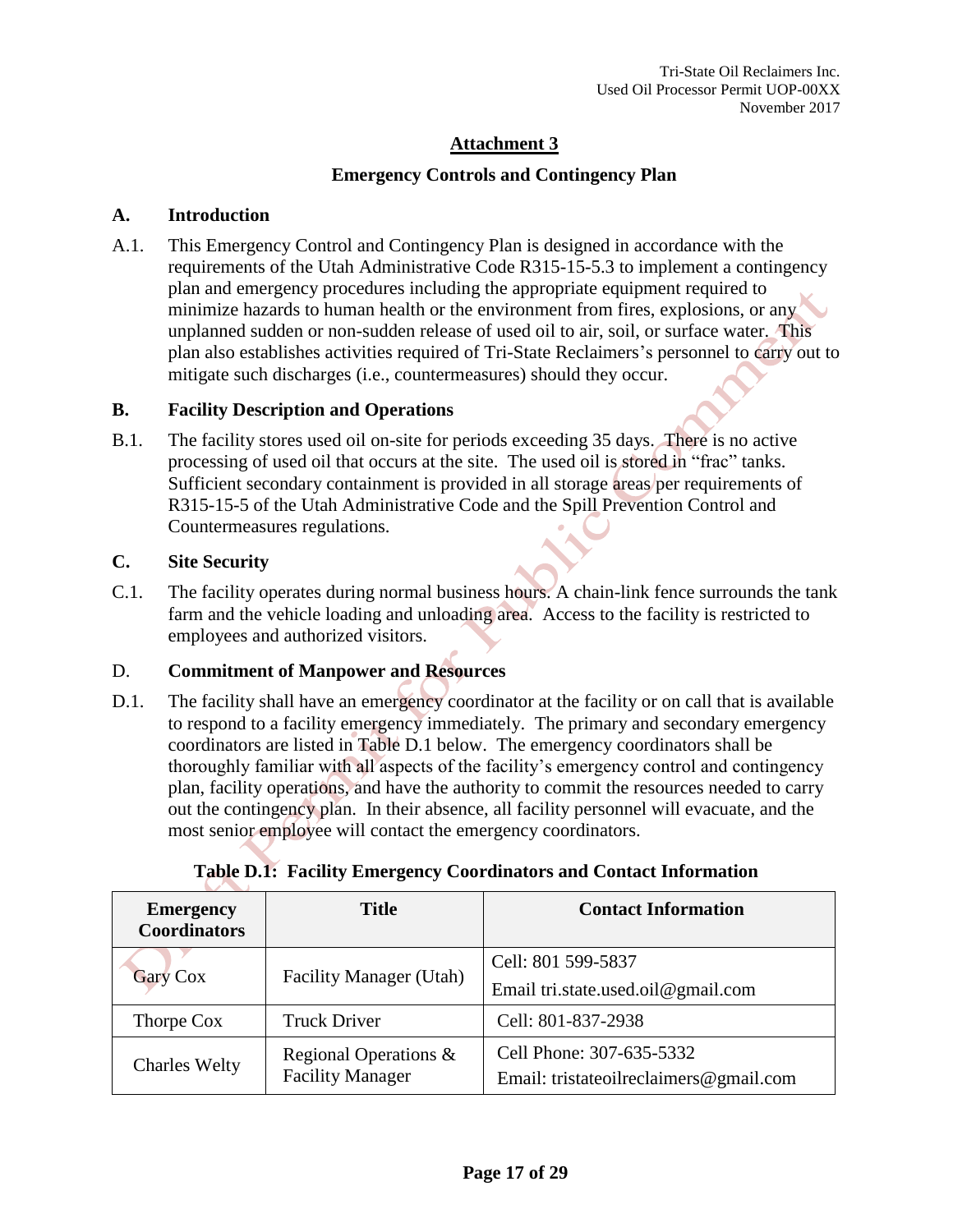#### **E. Facility Emergency Equipment**

E.1. The facility is equipped with the emergency equipment listed in Table E.1. All emergency equipment is inspected and maintained as necessary to assure its proper operation in time of emergency.

| <b>Physical Description</b>                             | Location                                                                                                                          | Capabilities/Use                       |  |
|---------------------------------------------------------|-----------------------------------------------------------------------------------------------------------------------------------|----------------------------------------|--|
| Spill Kit                                               | <b>Storage Shed NE Corner Property</b>                                                                                            | Spill containment                      |  |
| Fire extinguishers (2)                                  | <b>Storage Shed NE Corner Property</b><br>$(10$ lb. extinguisher)<br>Mounted on North Side of Tank # 6<br>$(10$ lb. extinguisher) | Extinguish fires, dry<br>chemical type |  |
| First aid kit (1)                                       | <b>Storage Shed NE Corner Property</b>                                                                                            | Treat minor injuries                   |  |
| <b>Tools</b>                                            | <b>Storage Shed NE Corner Property</b>                                                                                            | Various repairs                        |  |
| Recovery drums (3)                                      | <b>Storage Shed NE Corner Property</b>                                                                                            | Spill Clean Up                         |  |
| Hard hats, safety glasses,<br>goggles, and face shields | <b>Storage Shed NE Corner Property</b>                                                                                            | <b>Personal Protection</b>             |  |
| Chemically resistant gloves<br>and boots                | <b>Storage Shed NE Corner Property</b>                                                                                            | <b>Personal Protection</b>             |  |
| Communications system                                   | Each employee issued a company phone                                                                                              | <b>Emergency Calls</b>                 |  |

#### T**able E.1: List of Facility Emergency Equipment**

#### **F. Communication**

F.1. In the event of an emergency or used oil spill, employees will use cell phones and inperson verbal communication to notify employees of the emergency and any need to evacuate and also to contact the supervisors and emergency coordinators and provide details regarding the emergency or spill event.

#### **G. Facility Emergency Evacuation Plan**

- G.1. In the event of a serious spill, fire, or explosion which presents possible hazards to human health and to the environment, all personnel will immediately evacuate the premises in accordance with the following procedures.
- G.2. Cell phones will be used to alert employees of the emergency and an employee shall evacuate.
- G.3. Employees shall muster approximately 600 feet to the east of the facility entry gate (Figure G.3- Emergency Evacuation Route Diagram).

#### **H. Coordination Agreements**

- H.1. A copy of the Emergency Control and Contingency Plan and all revisions will be sent to the government agencies and prime emergency responders. A copy of the plan will be maintained onsite.
- H.2. The fire department is familiar with the facility layout, products transferred, stored, and handled, and hazardous waste stored.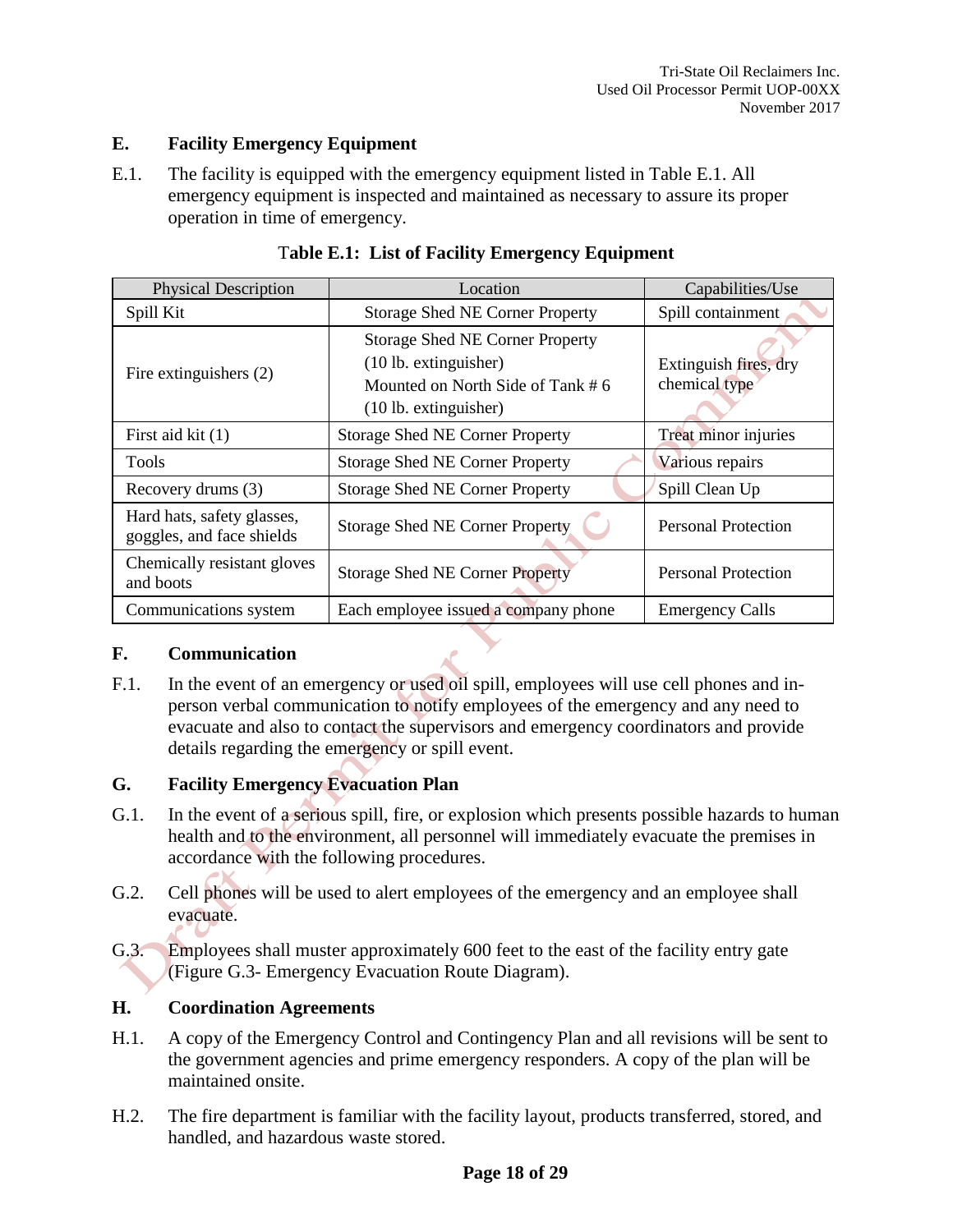

## **Figure G.3: Emergency Evacuation Route Diagram**

## **I. Spill Control, Emergency Response and Reporting Requirements**

- I.1. Tri-State Oil Reclaimers shall immediately cleanup any spill which occurs during the loading or unloading of used oil at the facility.
- I.2. The operator shall call 911 when warranted to summon emergency personnel to the scene.
- I.3. The operator shall take action to prevent the spilled material from spreading by utilizing absorbent, dirt, booms, pads, rags, etc. The operator should prevent used oil from entering any adjacent storm water drain, sewer drain system or leaving the facility boundary.
- I.4. In the event that more resources are required, the operator will contact a supervisor to dispatch a spill response team to help facilitate the mitigation and/or remediation of the spill.
- I.5. Used oil spills exceeding 25 gallons, or smaller quantities that pose a risk to human health and the environment, shall be reported to Tri-State Oil Reclaimers's management and to the Utah Department of Environmental Quality immediately after containment of the spill (Table I.5). The report must follow the reporting requirements of R315-15 and Tri-State Oil Reclaimers's Processor Permit. Within 15 days after any release of used oil that is reported under R315-15-9 of the Utah Administrative Code, the person responsible for the material at the time of the release shall submit to the Director a written report in accordance with the reporting requirements of R315-15-9 of the Utah Administrative Code.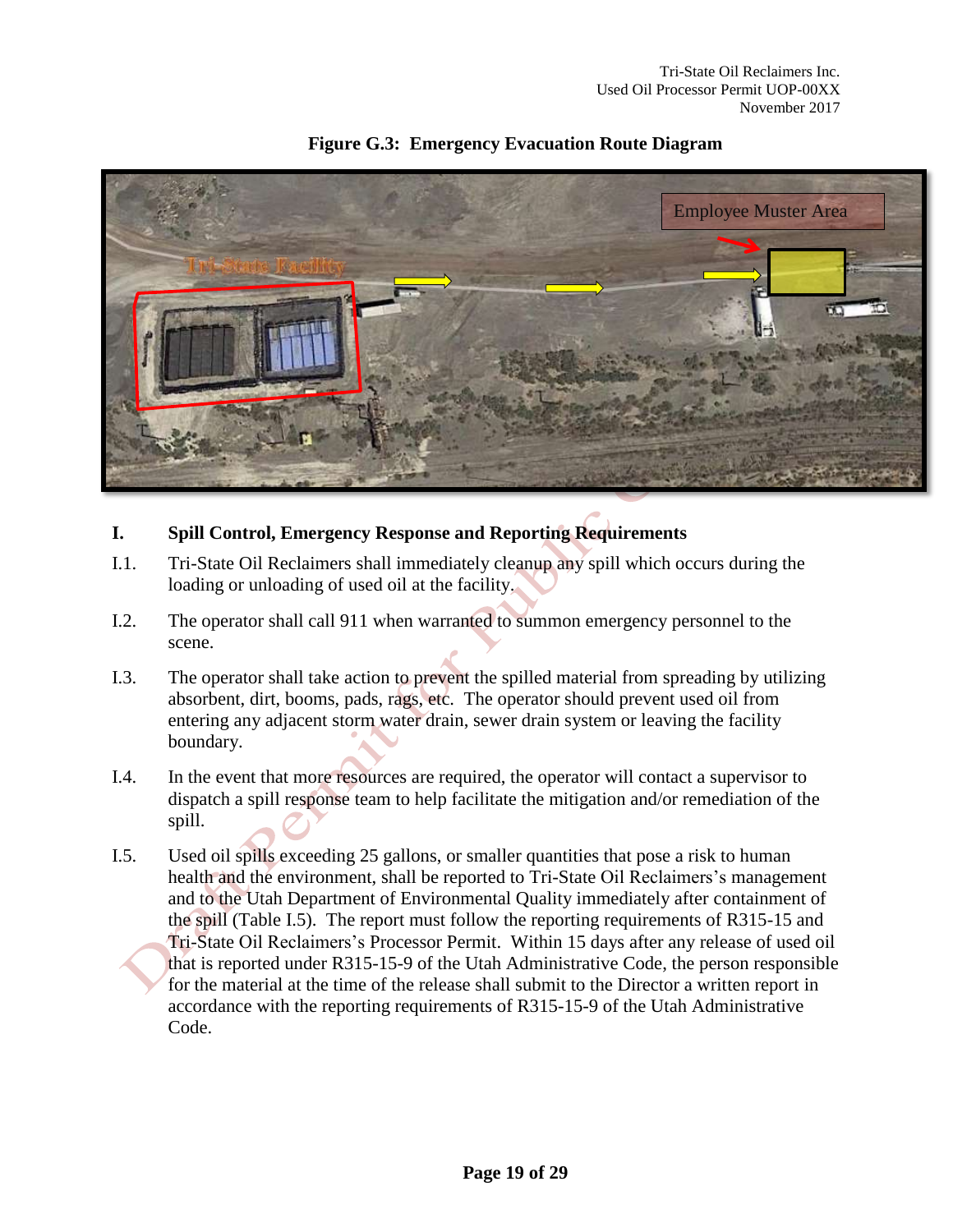| <b>Agencies Notification</b>                                        | <b>Contact Phone Number</b> |
|---------------------------------------------------------------------|-----------------------------|
| <b>National Response Center (if applicable)</b>                     | $(800)$ 424-8802            |
| <b>Utah Department of Environmental Quality</b><br>(within 24 hrs.) | $(801)$ 536-4123            |

#### **Table: I.5: List of Agencies to Notify in Case of a Spill**

- I.6. Tri-State Oil Reclaimers's operators shall submit a completed spill report to a supervisor at or before the end of the operators shift.
- I.7. Tri-State Oil Reclaimers's employees shall report any spills to facility management, regardless of the volume. Employees are exempted from reporting de minimis drips to management that are immediately cleaned up by the responsible employee (Table I.7):

## **Contact Person Title Contact Information** Gary Cox Cell: 801 599-5837 Email tri.state.used.oil@gmail.com

## **Table: I.7: Emergency Contacts List (Company Personnel)**

Gary Cox Facility Manager (Utah)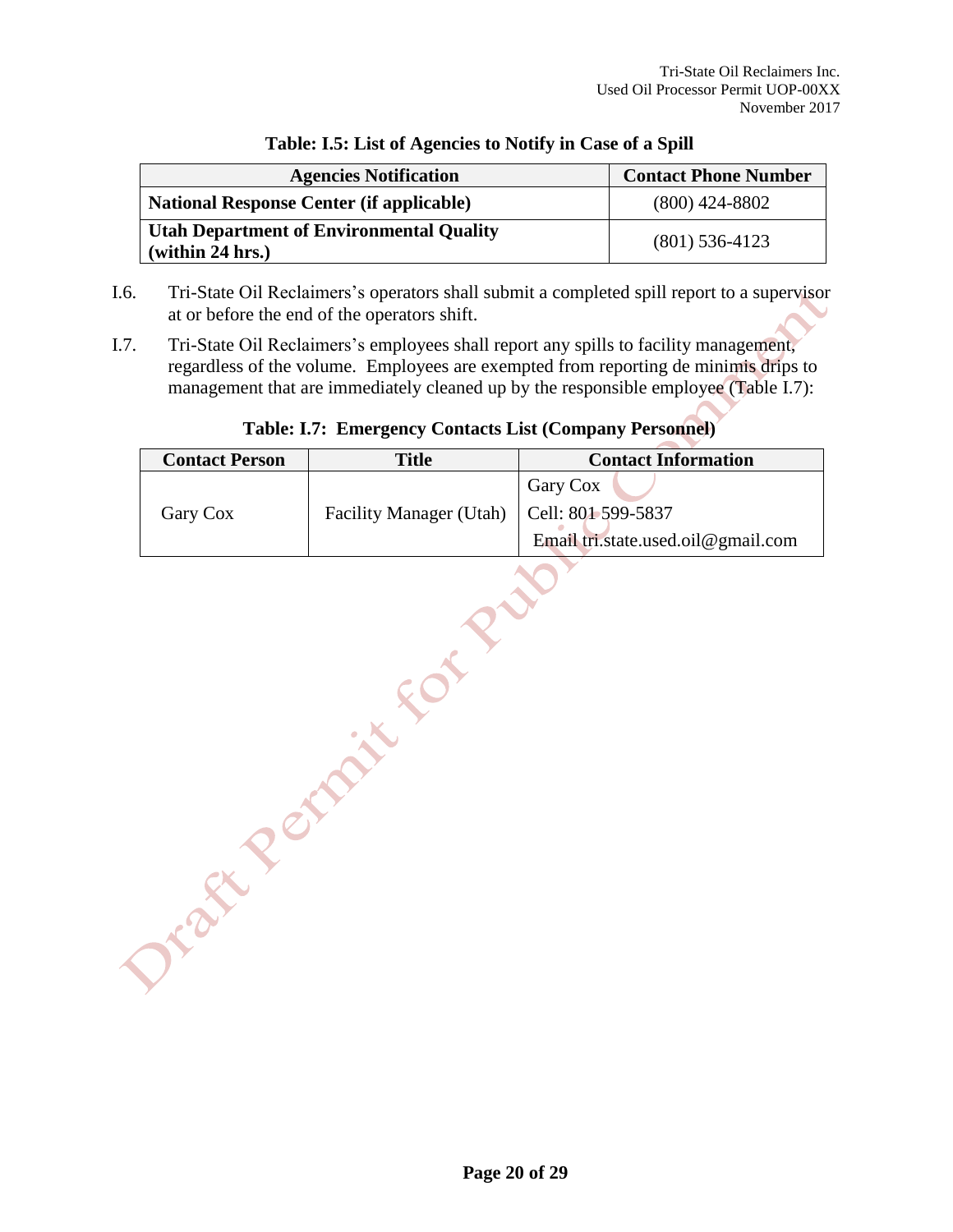| Auacument o • Appendix 1, 111-State On Keclanifers Inc. Spin Kepol t Portu |                                                                       |                                 |                                          |  |  |
|----------------------------------------------------------------------------|-----------------------------------------------------------------------|---------------------------------|------------------------------------------|--|--|
|                                                                            | Part A: Discharge Information                                         |                                 | <b>Name of Employee Reporting Spill:</b> |  |  |
|                                                                            | General information when reporting spill to outside agencies          | Type of oil:                    | Discovery date and time:                 |  |  |
| Name:                                                                      | Tri-State Oil Reclaimers Inc.                                         |                                 |                                          |  |  |
| Address:                                                                   | 12370 West Mountain Road                                              | <b>Total quantity released:</b> | <b>Discharge date and time:</b>          |  |  |
|                                                                            | Genola, Utah 84621                                                    |                                 |                                          |  |  |
| Telephone:                                                                 | 801-599-5837                                                          | <b>Location/Source:</b>         | <b>Affected media:</b>                   |  |  |
| Owner/Operator:                                                            | Tri-State Oil Reclaimers Inc.                                         |                                 | Soil                                     |  |  |
|                                                                            | 1770 Otto Road                                                        |                                 | <b>Surface Waters</b>                    |  |  |
|                                                                            | Cheyenne, Wyoming 82001                                               |                                 | <b>Storm Drain</b>                       |  |  |
| <b>Primary Contact:</b>                                                    | Gary Cox, Facility Manager                                            |                                 | Sewer/POTW                               |  |  |
|                                                                            | Cell (24 hrs.): 801-599-5837                                          |                                 | Other                                    |  |  |
|                                                                            | Nature of discharges, environmental/health effects, and damages:      |                                 |                                          |  |  |
|                                                                            |                                                                       |                                 |                                          |  |  |
|                                                                            | Actions taken to stop, remove, and mitigate impacts of the discharge: |                                 |                                          |  |  |
|                                                                            |                                                                       | <b>Part B: Notification Log</b> |                                          |  |  |
| <b>Discharges of any Amount</b>                                            |                                                                       | <b>Date and Time</b>            | <b>Name of Person Receiving the Call</b> |  |  |
|                                                                            |                                                                       |                                 |                                          |  |  |
| <b>Discharges Exceeding 25 gallons</b>                                     |                                                                       | <b>Date and Time</b>            | <b>Name of Person Receiving the Call</b> |  |  |
| <b>Genola Fire Department/Other</b>                                        | 911                                                                   |                                 |                                          |  |  |
|                                                                            | <b>Utah Department of Environmental Quality</b>                       |                                 |                                          |  |  |
| $(801)$ 536-4123                                                           |                                                                       |                                 |                                          |  |  |
| <b>Other Notification Information:</b>                                     |                                                                       |                                 |                                          |  |  |
|                                                                            |                                                                       |                                 |                                          |  |  |

**Attachment 3 - Appendix 1: Tri-State Oil Reclaimers Inc. Spill Report Form**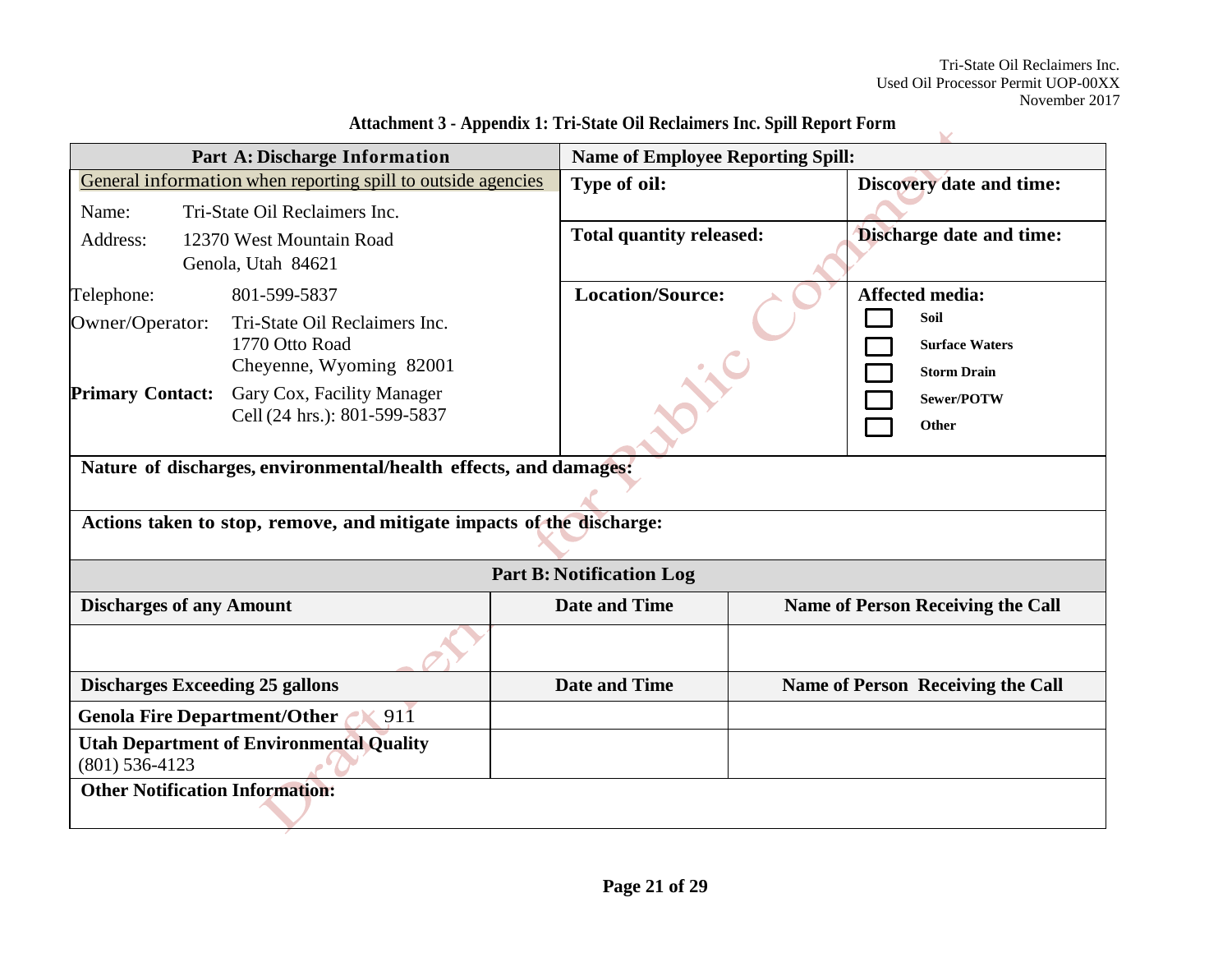Tri-State Oil Reclaimers Inc. Used Oil Processor Permit UOP-0172 December 2017

## **Attachment 4 Piping and Instrument Diagram**



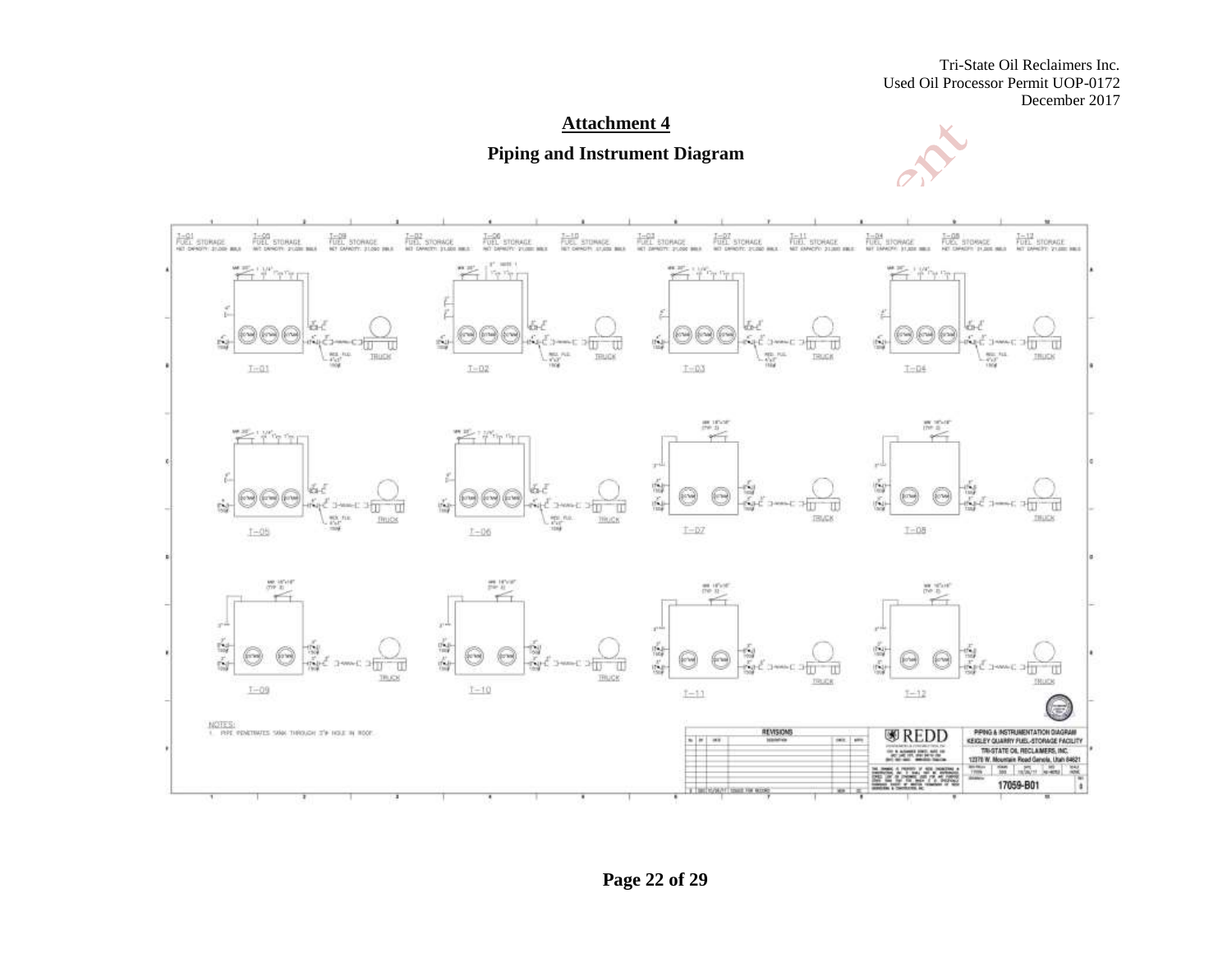## **Sample Collection Procedures**

#### **A. General**

- A.1. Tri-State Oil Reclaimers's employees shall use the sampling procedures below to collect representative sample from tanks and containers when screening used oil for halogen content when required by this Permit.
- A.2 A representative sample will be collected from the tank/container as outlined below and sent to a Utah certified laboratory for analysis or screened for halogens as applicable.

#### **B. Tank Lock Down Procedure**

- B.1. The operator shall "lock down" the tank valve so that used oil cannot be added or removed from the tank. The operator shall record the date and time the tank was locked down and current volume of used oil in the facility's operating record
- B.2. Once analytical results are received, the operator may remove the lock on the tank and pump the oil from the tank into a used oil transportation vehicle for delivery to the customer or used oil processing facility as applicable. The operator shall record the time the lock was removed and the volume of oil removed from the tank in the operating record.

#### **C. Tank Sampling Procedure**

#### C.1. Sampling Method ASTM- ASTM-D7831 – COLIWASA Sampling Device

COLIWASA Sampling Device: Glass or Polypropylene/ plastic type tube or "tank" sampler with a stopper at one end attached by a rod running the length of the tube to a locking mechanism at the other end.

#### C.2. Step 1

Open the COLIWASA by placing the stopper mechanism or inter tube in the open position.

C.3. Step 2

Lower the tapered end of the outer sampling tube in the liquid at a rate that allows the liquid level inside and outside to the tube to equalize. If the level of the liquid in the sample tube is lower than that outside the sampler, the sampling rate is too fast and a non-representative will result.

C.4. Step 3

Use the stopper or tube mechanism to close the COLIWASA when it has reached the desired depth.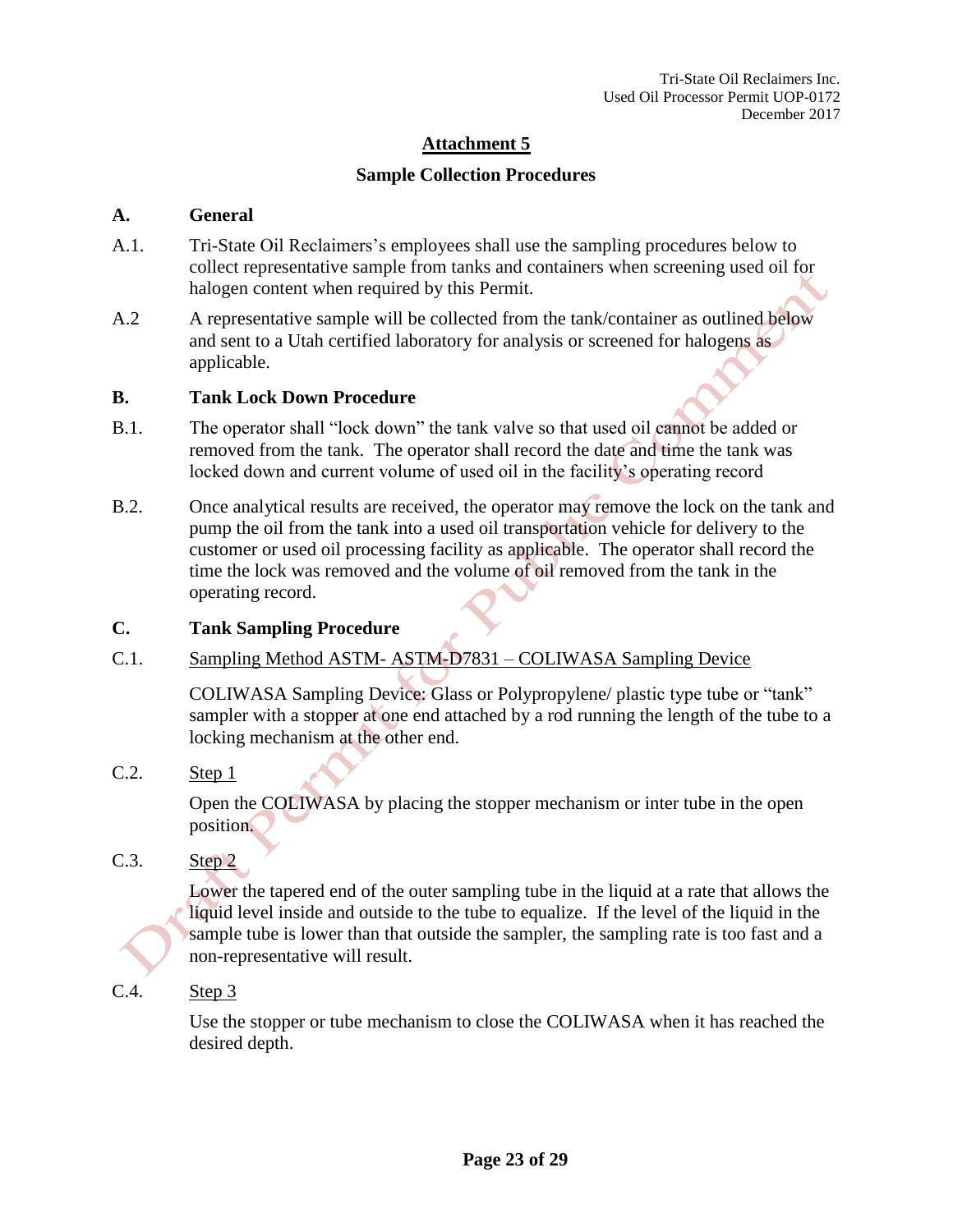C.5. Step  $4$ 

Slowly withdraw the sample from the liquid, keeping the seal closed and holding the tube in a vertical position. Wipe the exterior of the sampler tube with a rag or allow the excess liquid to drain back into the container.

C.6. Step 5

Open sample jar and dispense the entire contents from COLIWASA into sample jar.

C.7. Step 6

Label sample jar and fill out chain of custody for laboratory or screen sample the sample with a CLOR-D-TECT<sup>®</sup> sample with a CLOR-D-TECT<sup>®</sup> halogen test kit (EPA Method 9077) and document the results. Follow any required laboratory procedures for proper packing and shipping.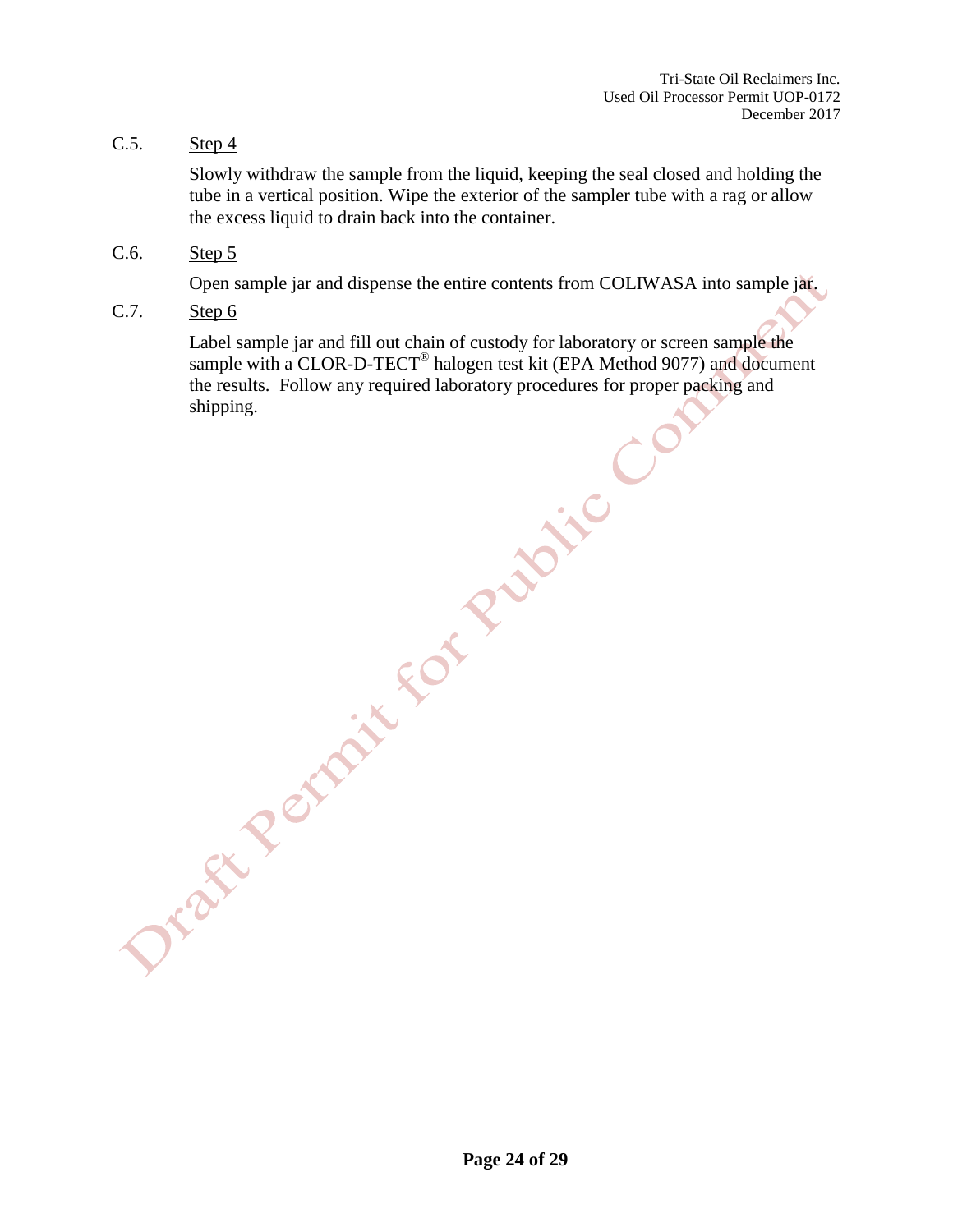#### **Analysis Plan**

#### **A. Halogen Field Screening Methods**

- A.1. The Permittee shall screen, when applicable, used oil or oily water subject to R315-15 of the Utah Administrative Code in accordance with the following requirements:
- A.1.a. CLOR-D-TECT<sup>®</sup> halogen test kit (EPA Method 9077) for oil containing less than 20% water; or
- A.1.b. HYDROCLOR- $Q^{\circledast}$  test kit if the oil contains between 20% and 70% water using the following conversion formula:

*True Halogen Concentration = Reading Syringe + [(10 + ml oil in sample)/10]*

**Example**: sample contains 6 ml water and 4 ml oil (60% water) and the syringe reading is 2,000 ppm, then the true concentration is:

*2,000 ppm [(10 ml + 4 ml)/10] = 2,800 ppm*

A.1.c. HYDROCLOR-Q test kit without correction for oil containing greater than 70% water.

#### **B. Quality Control Sample**

**B.**1. A The CLOR-D-TECT® kit (Method 9077 of SW846) requires that a quality control sample (duplicate) be analyzed for each sampling event.

#### **C. Halogen Laboratory Analytical Methods**

C.1. When relying on laboratory testing, the Permittee shall submit a representative used oil sample to a Utah-certified laboratory to analyze for total halogen concentrations using Method 9076.

#### **D. Rebuttable Presumption**

D.1. The Permittee may rebut the hazardous waste presumption in accordance with R315- 15-4.5 of the Utah Administrative Code if the Permittee can demonstrate that the used oil does not contain significant concentrations of any of the halogenated hazardous constituents listed in Appendix VIII of EPA CFR 40, Part 261 which includes volatiles, semi-volatiles, PCBs, pesticides, herbicides and dioxin/furans. Generator knowledge may be used to exclude testing for pesticides, herbicides and dioxins/furans unless coming from a process where this is expected.

#### **E. PCB Contaminated Used Oil**

- E.1. Laboratory testing for PCBs shall be conducted in accordance with R315-15-18(d) of the Utah Administrative Code when used to satisfy any requirements of R315-15 of the Utah Administrative Code and this Permit.
- E.2. The required PCB sample preparation and analytical methods are listed in Table E.1.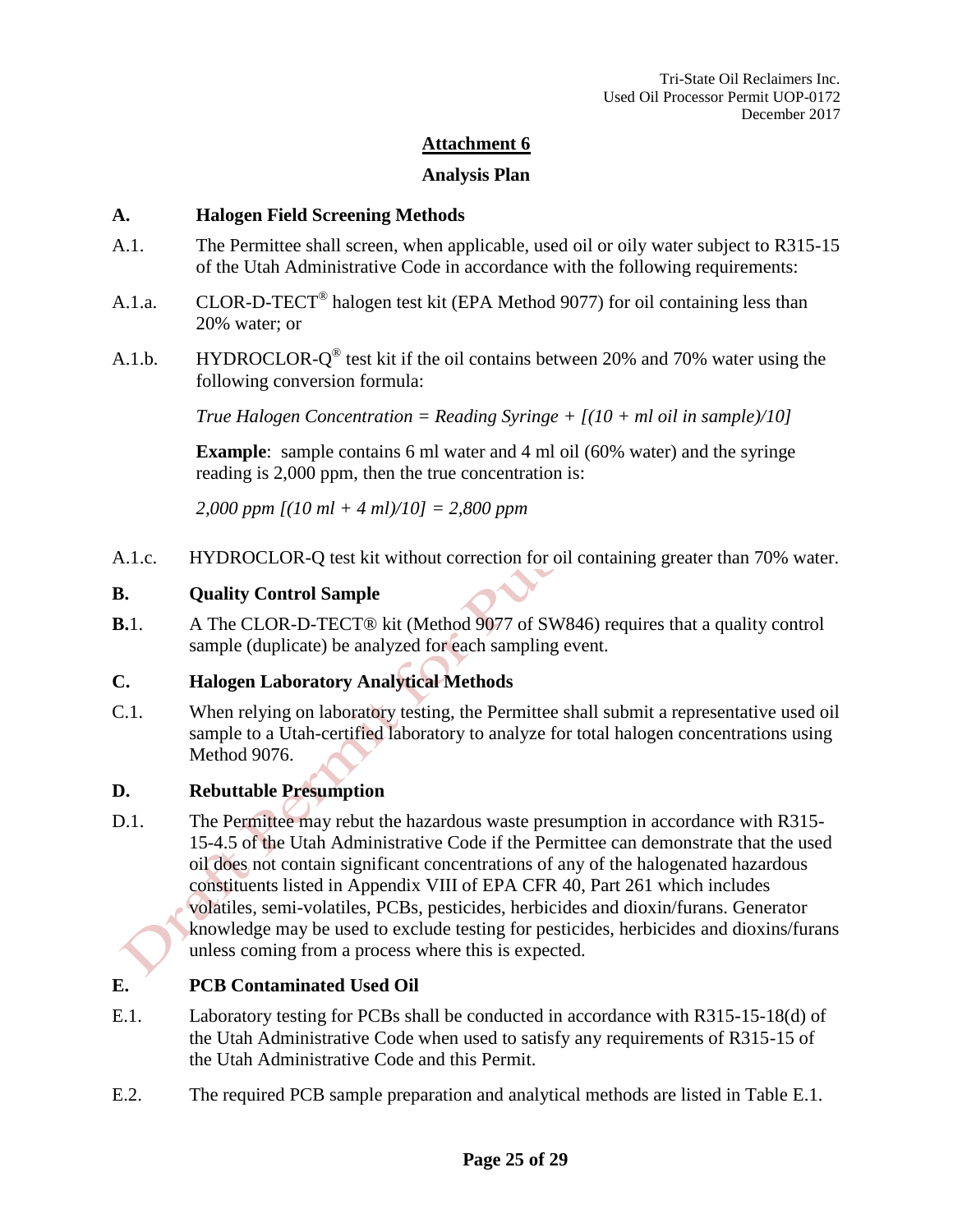| <b>Sample Preparation Methods</b>                                                                                    | <b>Analytical Method</b> | Analytes $*$      |                |  |
|----------------------------------------------------------------------------------------------------------------------|--------------------------|-------------------|----------------|--|
|                                                                                                                      |                          | <b>PCB CAS RN</b> | $PCB$ Aroclor® |  |
|                                                                                                                      |                          | 12674-11-2        | $1016*$        |  |
|                                                                                                                      |                          | 147601-87-4       | 1210           |  |
|                                                                                                                      |                          | 151820-27-8       | 1216           |  |
|                                                                                                                      |                          | 11104-28-2        | $1221*$        |  |
| 3500C (General)                                                                                                      | 8082A                    | 37234-40-5        | 1231           |  |
|                                                                                                                      |                          | 11141-16-5        | 1232*          |  |
| 3580A (Preparation)                                                                                                  |                          | 71328-89-7        | 1240           |  |
|                                                                                                                      |                          | 53469-21-9        | 1242*          |  |
| 3665A (Cleanup)                                                                                                      |                          | 12672-29-6        | 1248*          |  |
|                                                                                                                      |                          | 165245-51-2       | 1250           |  |
|                                                                                                                      |                          | 89577-78-6        | 1252           |  |
|                                                                                                                      |                          | 11097-69-1        | 1254*          |  |
|                                                                                                                      |                          | 11096-82-5        | 1260*          |  |
|                                                                                                                      |                          | 37324-23-5        | 1262           |  |
|                                                                                                                      |                          | $11100 - 14 - 4$  | 1268           |  |
| * Note: Analyses of the Aroclors <sup>®</sup> bolded/* in the last column are mandatory to analyze. A total of seven |                          |                   |                |  |
| Aroclors <sup>®</sup> are required.                                                                                  |                          |                   |                |  |

#### **Table E.1: PCB Sample Preparation and Analytical Methods**

**Page 26 of 29**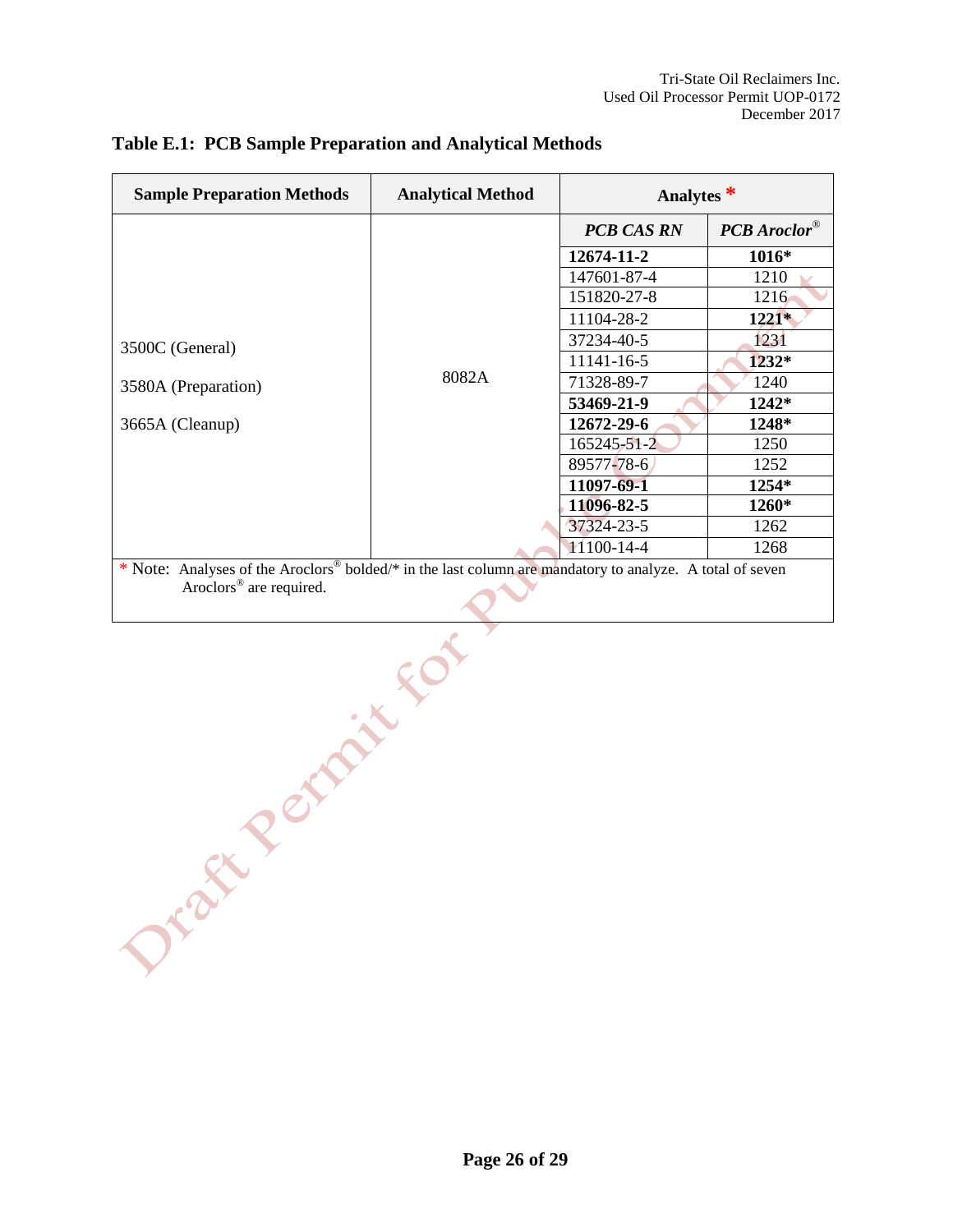## **Used Oil Loading and Unloading Procedures**

#### **A. Personal Protective Equipment**

A.1. All operators must wear protective gear when unloading or loading a truck, including safety glasses and protective gloves.

#### **B. Recordkeeping**

Jrake'

- B.1. Profiles, Bill of Lading, and any other paperwork should be reviewed to ensure the acceptability of the material prior to transfer.
- C. Tanker Truck Loading and Unloading Procedures
- C.1. Determine that the truck's brakes are set. Block the wheels of the truck with chocks.
- C.2. Determine the volume of the truck.
- C.3. Hook up the hose to the truck's transfer values.
- C.4 Secure cam-lock ears with lock pins to prevent accidental hose disconnection.
- C.5. Check the storage tank's volume measurement to see if there is sufficient space available in the tank to accommodate the total volume of oil in the truck's tank into the storage tank.
- C.6. Open the valves to the selected storage tank and turn on the truck pump.
- C.7. After transfer is complete then turn off the pump and close the valves on truck and tank.
- C.8. Disconnect the fill hose from the truck and tank and hang hose back on hose rack.
- C.9. Clean up any material spilled before leaving tank farm.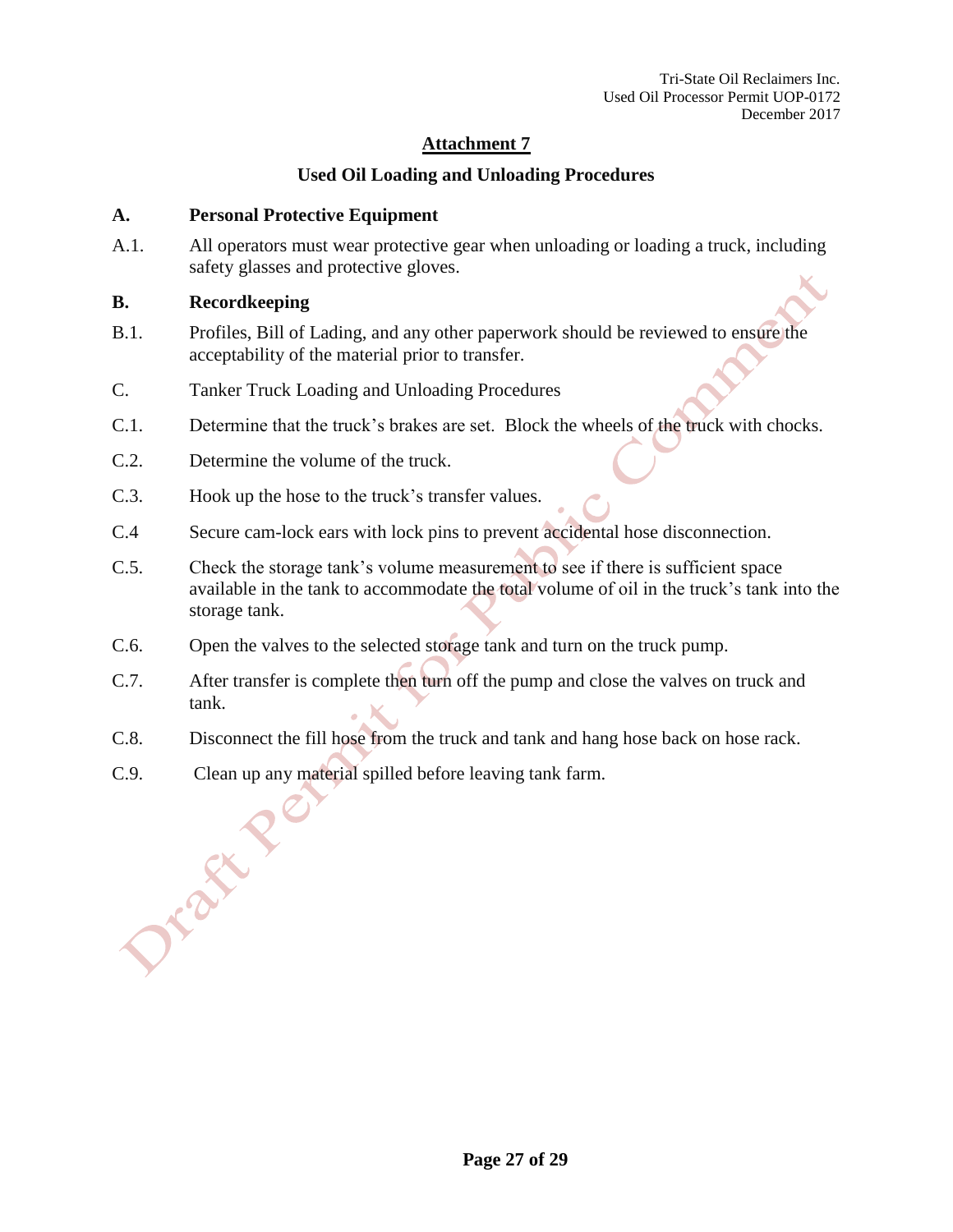## **Facility Closure Plan**

#### **A. General**

A.1. Tri-State Oil Reclaimers shall at time of closure comply with all of the clean-up and closure requirements of R315-15-5 and this Closure Plan (Attachment 8 - Appendix 1- Itemized Task Closure Cost for Financial Assurance).

#### **B. Soil and Groundwater Testing (Task 1)**

B.1. At time of the closure of the facility, the Permittee shall sample the soil and groundwater (RCRA 8 metals, Volatiles, Semi-Volatiles, PCBs) to determine potential contamination from operational activities. The Permittee shall submit a Level IV data validation analytical package from a Utah- certified laboratory, within 30 days of receipt, to the Director for review and approval.

#### **C. Plant Decommission Certification (Task 2)**

- C.1. Plant decommission, at time of closure, requires removal of all used oil and contaminated soils.
- C.2. Secondary containment liner shall be removed and disposed of at an appropriate disposal facility.
- C.3. All fencing and other ancillary equipment shall be removed and disposed at an appropriated facility.
- C.4. Hazardous waste, non-hazardous waste, rinsate water, and scrap metal generated shall be transported to a recycling facility or a waste disposal facility as applicable.

#### **D. Closure Certification Costs (Task 3)**

D.1. Closure of the facility in accordance with requirements of this Permit shall be verified by a Utah certified independent Professional Engineer (P.E.), and submitted to the Director for final approval.